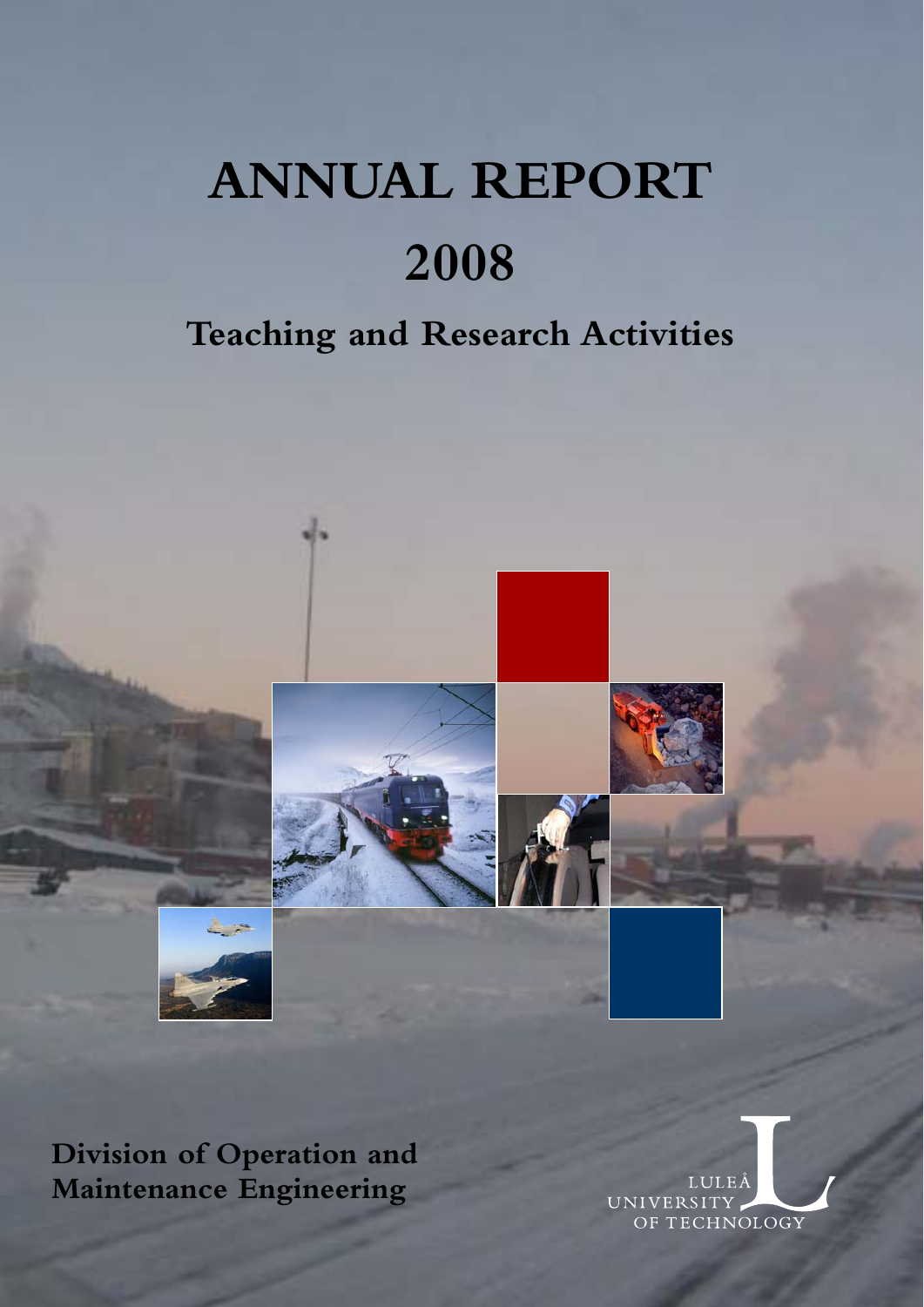## **Contents**

| Foreword                                            | 3  |
|-----------------------------------------------------|----|
| The Division of Operation & Maintenance Engineering |    |
| Education                                           | 6  |
| <b>Research Activities</b>                          | 9  |
| International Collaboration and Networking          | 10 |
| <b>Collaborative Research Centres</b>               | 11 |
| <b>Research Projects</b>                            | 13 |
| <b>Publications</b>                                 | 17 |
| <b>Sponsors and Partners</b>                        | 19 |
|                                                     |    |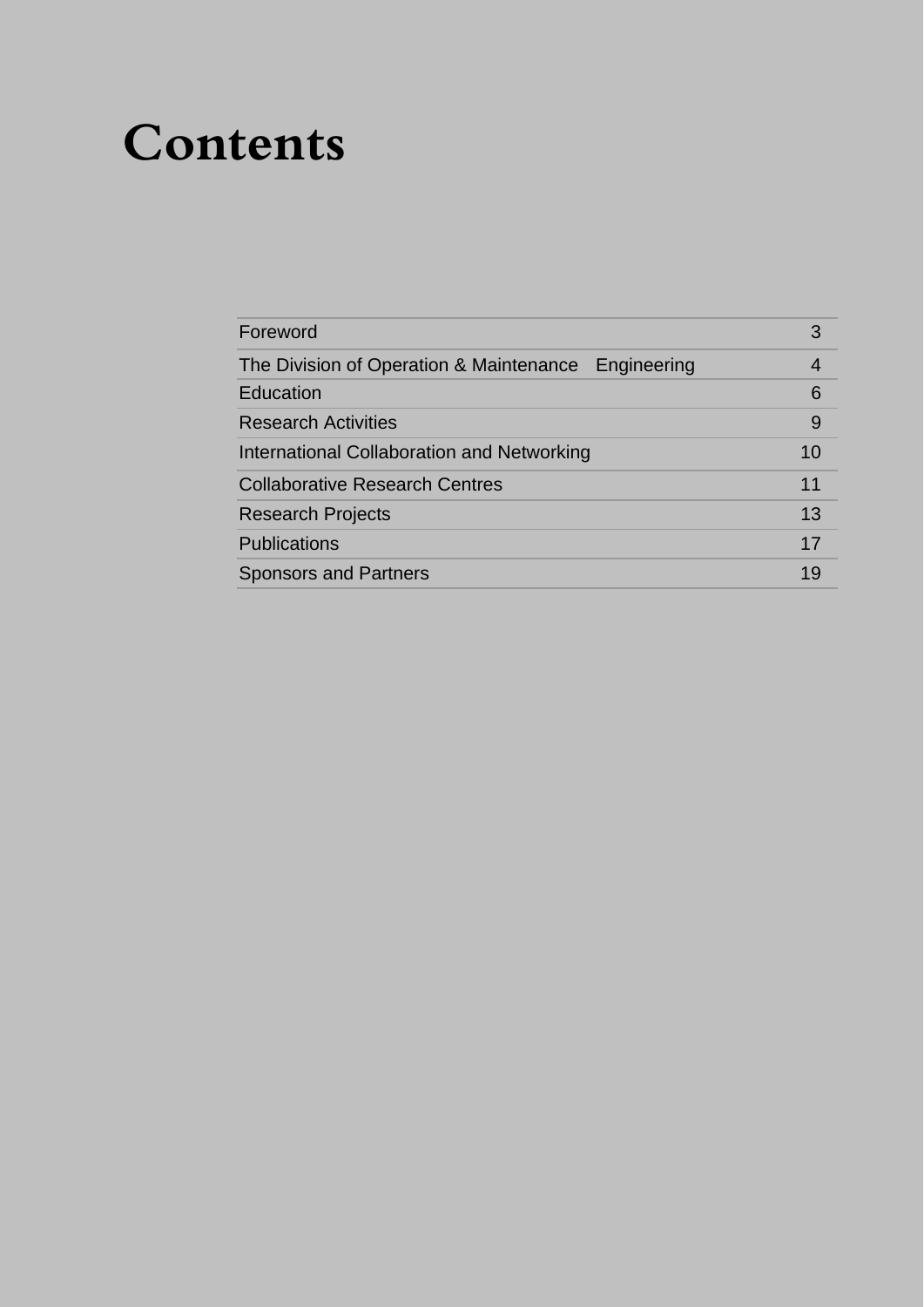

*"…see this as an opportunity to introduce new technologies for trimming out inefficient activities."* 

Recession knocking at the doors, industries and business organisations are busy using the downturn in the economy to streamline their business processes to enhance their overall performance. We in academia also see this as an opportunity to introduce new and proven technologies for trimming out inefficient activities, practices and processes. To support industries in achieving excellence in performance and bringing costs under control, we are open to realign and reorganise our R&D process to inspire the confidence of our sponsors by delivering timely solutions to meet their requirements. Simply speaking, we have to prioritise need driven research required by business organisations and industrial sector without loosing focus on basic and fundamental research. It is important that our research solutions are based on sound scientific principles.

The Division of Operation and Maintenance Engineering has been working consistently in close collaboration with Swedish and European industries and has been successful in securing research projects from the Swedish Foundation for Strategic Research (SSF) and VINNOVA (the Swedish Governmental Agency for Innovation Systems), besides securing long-term strategic research grants from Banverket (the Swedish National Rail Administration). Moreover, over the years we have established partnerships with many leading industrial companies, such as Saab Aerotech, Airbus, ALSTOM Transport, LKAB, Boliden, and Sandvik Mining and Construction, to name a few.

The Division has also produced *six* PhDs during 2008, which can be judged to be a remarkable achievement for the research group.

Our achievements since the establishment of the Division in 2002 make us confident that we are on the right path. I am grateful to my colleagues, the University management, our sponsors and other stakeholders for their constant support and encouragement.

It gives me immense pleasure to present the annual report of the Division and to provide its readers with an overview of our activities during the past twelve months.

Uelcustr:

Dr. Uday Kumar Professor and Head 30 March 2009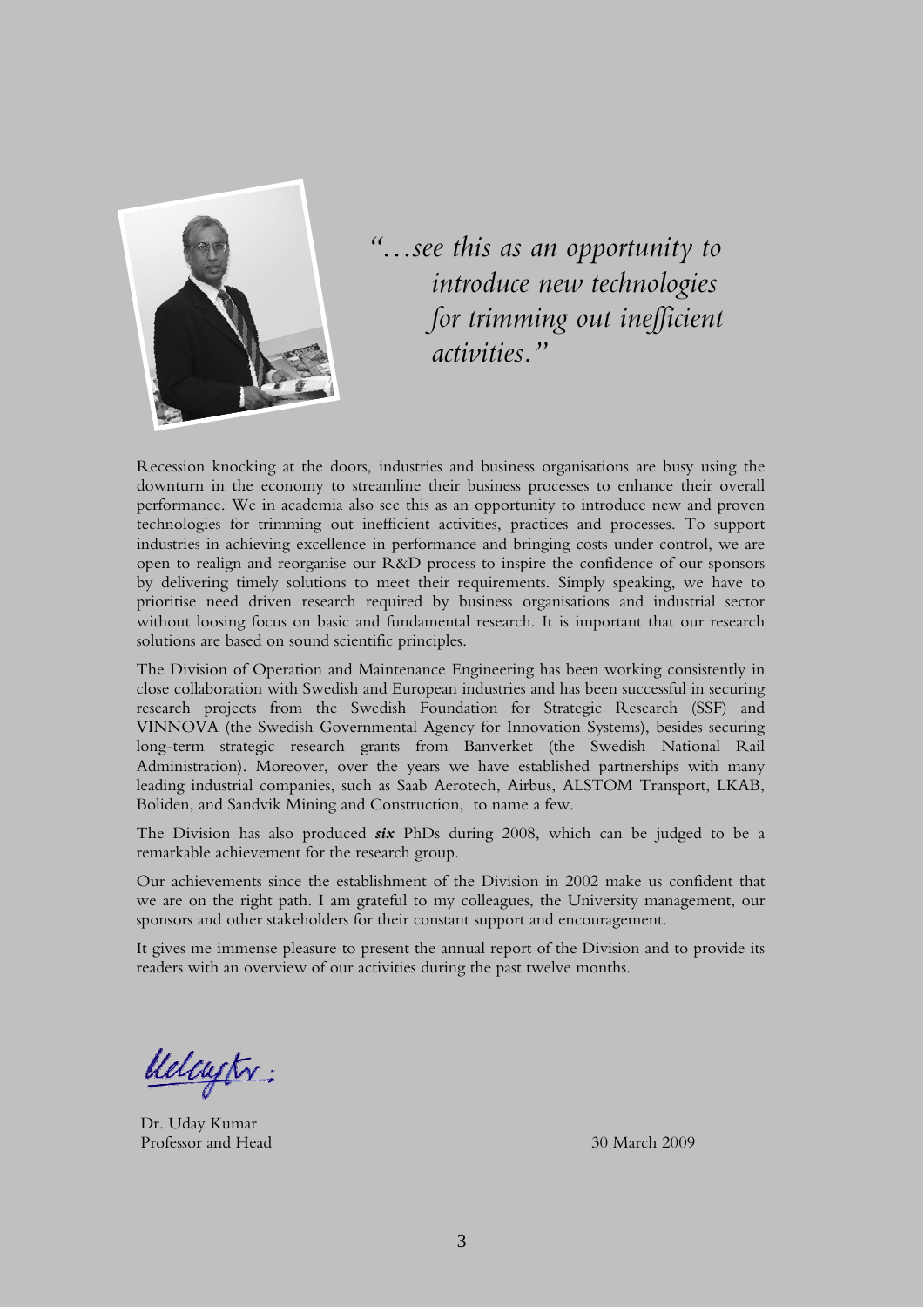## **The Division of Operation & Maintenance Engineering**



#### **Left to right:**

**Standing -** Jakob Nordström, Andy Wijaya, Rupesh Kumar, Rajiv Dandotiya, Ambika Patra, Iman Arastehkhouy, Sten-Erik Björling, Alireza Ahmadi, Håkan Schunnesson, Mikael Palo **Sitting -** Ramin Karim, Peter Söderholm, Jan Lundberg, Uday Kumar, Cecilia Glover, Zeaba Madani-Mousavi, Aditya Parida

#### **Not in the photo:**

Anna Gustafson, Jan Block, Olov Candell, Dan Larsson, Arne Nissen, Ulf Olsson, Ulf Sandberg, Olof Wååk, Behzad Ghodrati, Yuan Fuqing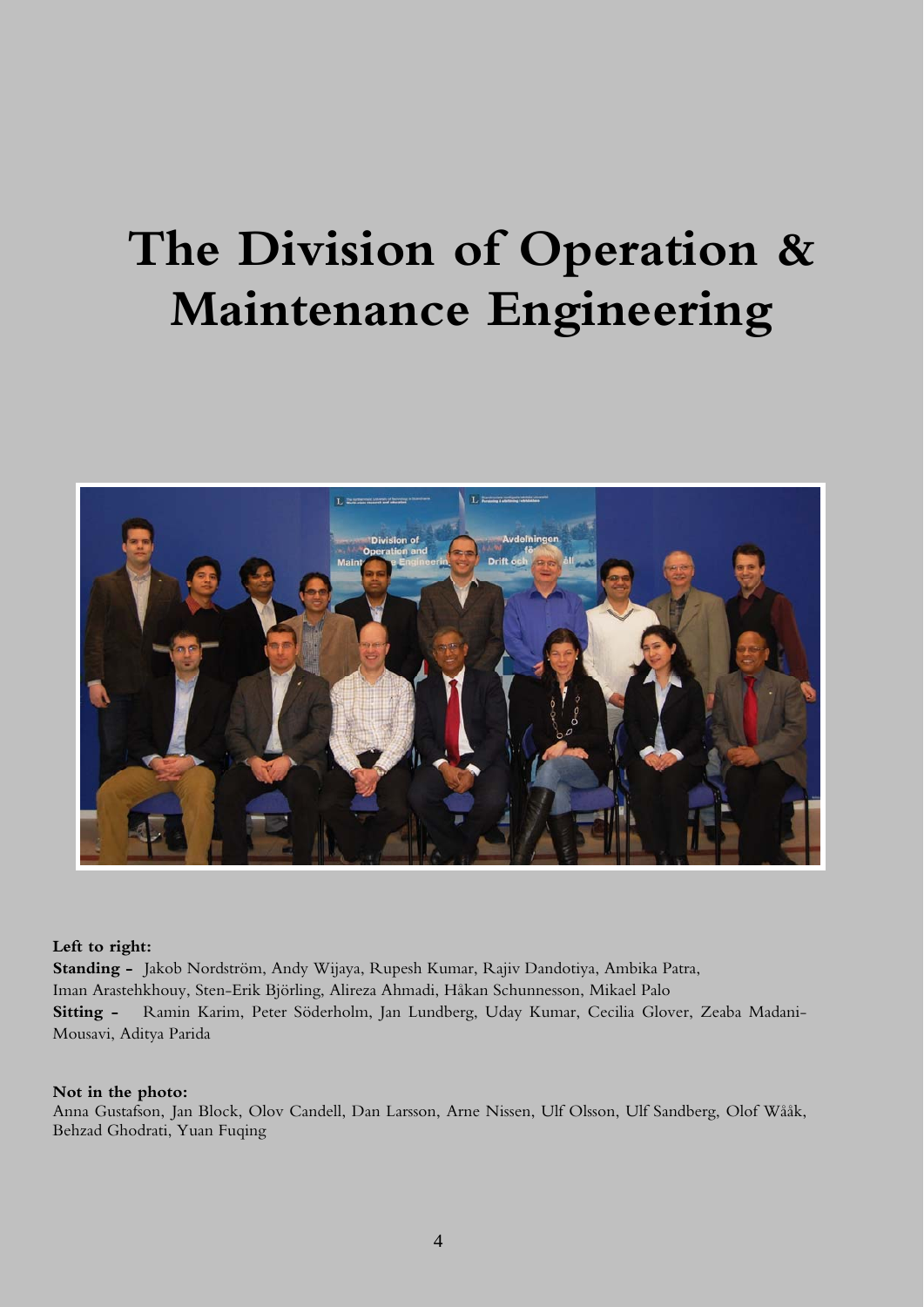The Division of Operation and Maintenance Engineering was established in the year 2002. Since then, the Division has mapped a long distance to establish itself as a pioneer research group in the field of operation and maintenance engineering. The Division works in close co-operation with industries and other Research Groups active in field of operation and maintenance engineering worldwide. In these 7 years of existence, the Division has not only been able to produce a number of peer reviewed international journals publications, research theses but has also been providing solutions to industry's problem related to operation and maintenance engineering. With the increasing awareness that maintenance not only ensures safe and sustainable performance, but also creates added value in the business process, the industries have started to consider maintenance as an integral part of the business process, while applying a holistic view of the asset engineering and management.

The subject area of Operation and Maintenance Engineering is multidisciplinary in nature, transcending the boundaries separating many disciplines of science and arts. Keeping this in mind, the activities of the Division are aligned to find synergies with other engineering disciplines and build networks with many active research groups, locally and all over the world.

The Division of Operation and Maintenance Engineering during the 7 years of its existence has grown in size and at the closing of 2008, have 12 faculty staffs, 3 visiting professors and 14 PhD students including 4 industrial/external PhD students.

## **Faculty Members**

- ¾ **Uday Kumar**, **Professor and Head**
- ¾ Jan Lundberg, Professor
- ¾ Ulf Olsson, Adjunct Professor
- ¾ Ulf Sandberg, Adjunct Professor
- ¾ Olof Wååk, Adjunct Professor
- ¾ Aditya Parida, Assistant Professor
- ¾ Behzad Ghodrati, Assistant Professor
- ¾ Håkan Schunnesson, Assistant professor
- ¾ Peter Söderholm, Assistant Professor
- ¾ Ramin Karim, Assistant Professor
- ¾ Rupesh Kumar, Research Associate
- ¾ Jakob Nordström, Research Engineer

## **Visiting Faculty**

- ¾ Professor D N P Murthy, Queensland University, Australia
- ¾ Professor A K S Jardine, University of Toronto, Canada
- ¾ Professor Jay Lee, University of Cincinnati, USA

## **Administration**

- ¾ Cecilia Glover, Project Administrator
- ¾ Sven Lindahl, Project Administrator

## **PhD Students**

- 
- → Rajiv Dandotiya → Yuan Fuqing
- 
- ¾ Zeaba Madani-Mousavi ¾ Mikael Palo
- 

## **Industrial PhD students**

| ➤ | Olov Candell | (Saab Aerotech) |
|---|--------------|-----------------|
| ➤ | Jan Block    | (Saab Aerotech) |

- ¾ Ambika Patra ¾ Alireza Ahmadi
	-
- → Anna Gustafson → Arne Nissen
	-
- ¾ Iman Arastehkhouy ¾ Andi Rahadiyan Wijaya
	- ¾ Sten-Erik Björling (Enviro Data)
	- ¾ Dan Larsson (Damill AB)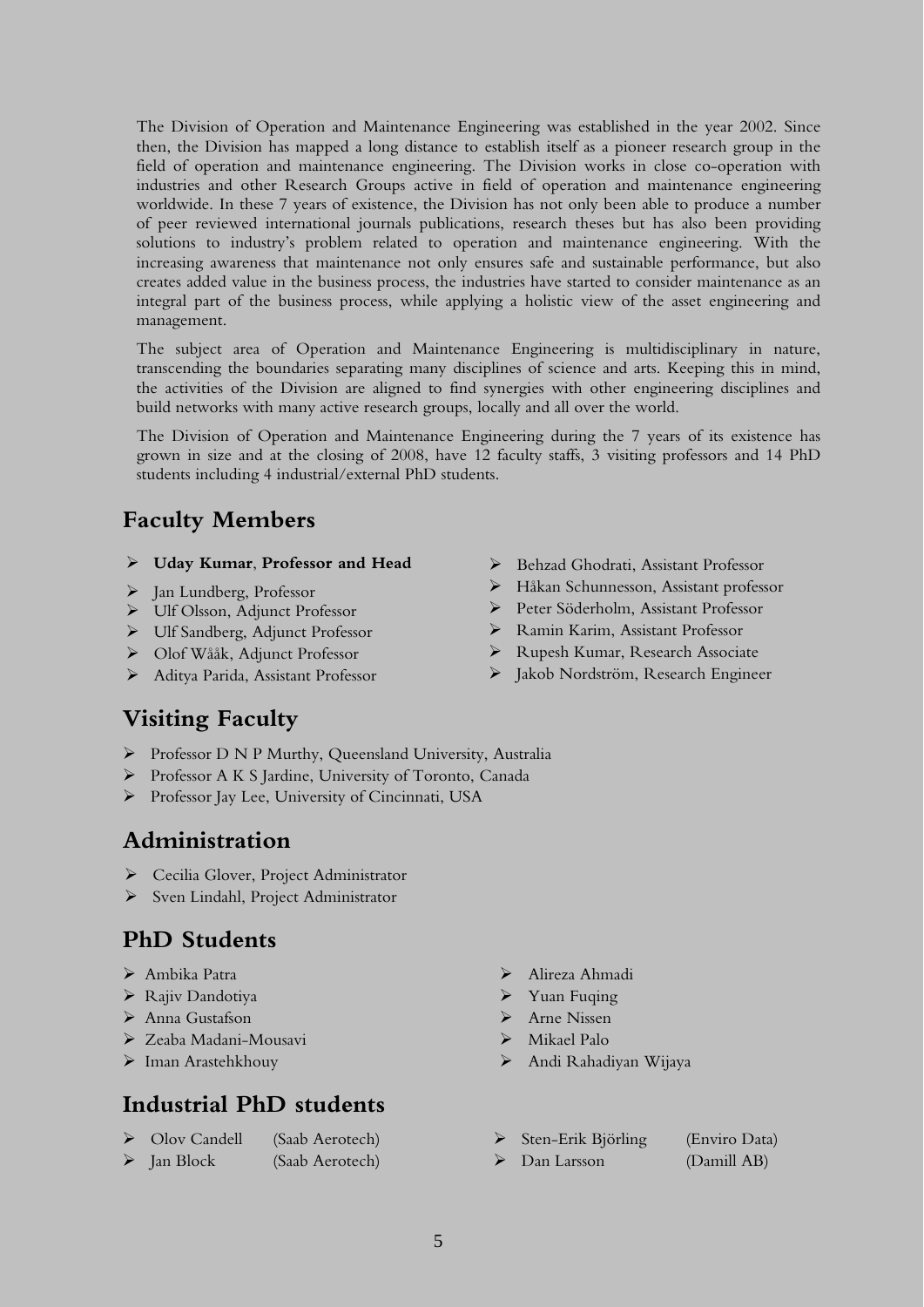# **Education**

The Operation and Maintenance group is involved in teaching of many undergraduate, graduate and postgraduate programmes. The Division has also an agreement for a joint Master Programme in Maintenance Management and Engineering with Sharif University of Technology, Tehran. Apart from this, every year many seminars and Continuing Education Programmes are also organised and taught

## **Undergraduate & Graduate Programme**

Undergraduate education is one of the core activities of the Luleå University of Technology (LTU). The Division is involved in teaching a number of LTU's Engineering programmes, including courses in Operation and Maintenance, which are provided for the Civil Engineering MSc programmes, Sustainable Energy Engineering, Mining and Geotechnical Engineering. Basic courses are also provided in the BSc programme in Aviation Engineering. The Division conducts courses in Mining Equipment Engineering and Mine Automation for the Mining Engineering students at the University. For the last few years, the Division has also been responsible for courses in mine automation and maintenance in the European Mining Course taught at Helsinki University of Technology, Finland.

The following undergraduate courses were conducted by the Division of Operation and Maintenance Engineering:

- ¾ Applied Operations Research
- Mine Automation
- ¾ Operation and Maintenance Hydropower
- Reliability and Maintenance
- Aviation Reliability and Maintenance Technology
- **Production Equipment Management**
- ¾ Operation and Maintenance Engineering

## **Postgraduate Programme**

Postgraduate studies at Luleå University of Technology include two higher degrees: Licentiate in Engineering and PhD in Engineering. Both degrees are awarded by Luleå University of Technology in recognition of the candidates' theoretical and applied knowledge and command of a wide range of related subjects in a given academic discipline. In general, it takes 4 to 5 years to obtain a PhD degree, and approximately half that time to obtain a Licentiate degree.

The following courses at postgraduate level are given by the Division of Operation and Maintenance Engineering:



Prof. K B. Misra teaching Reliability Theory.



- Asset Engineering and Management
- $\geq$  Life Cycle Costing (LCC): Theory & Application<br>  $\geq$  Applied Reliability Engineering
- $\triangleright$  Applied Reliability Engineering<br> $\triangleright$  Risk & Vulnerability Analysis
- ▶ Risk & Vulnerability Analysis<br>► Advanced Maintenance: Theo
- Advanced Maintenance: Theory & Application
- ¾ Performance Measurement and Management
- ▶ Product Support &amp; Industrial Services<br/>\n▶ Research Methodology in Engineering
- ¾ Research Methodology in Engineering
- ¾ Stochastic Models for Reliability Analysis and Maintenance Optimization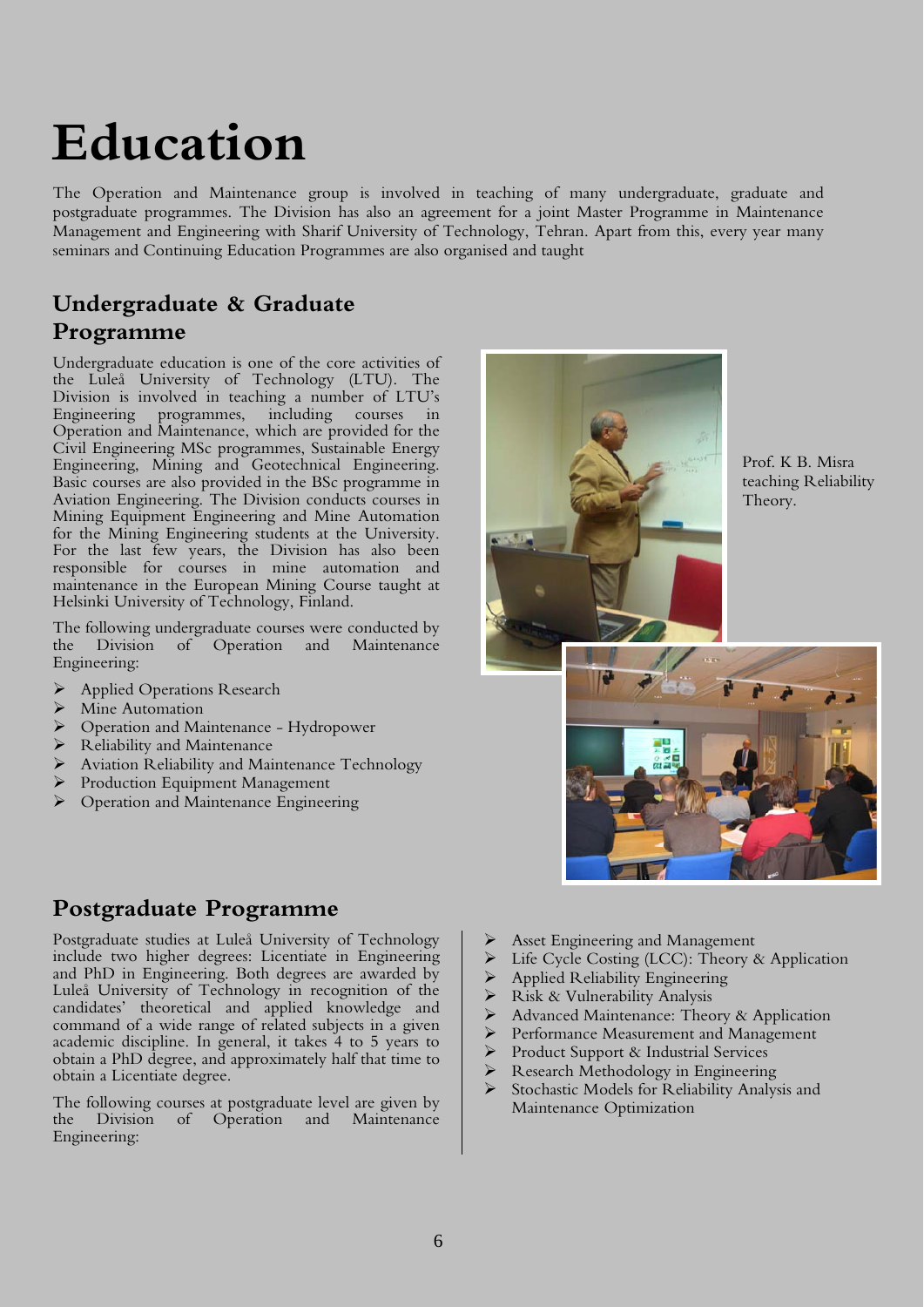## **PhD Degrees Awardees – 2008**

#### **1. Birre Nyström**

**Thesis Title:** Aspects of improving punctuality: from data to decision in railway maintenance.

**Main examiner:** Professor Rommert Dekker, Erasmus University, The Netherlands.

**At present:** Norway State Railways, (NSB) Norway

The goal of the research thesis is to explore and describe information and requirements related to railway punctuality in order to support systematic improvements. The focus was on delay causes related to infrastructure maintenance. To fulfil the stated purpose, punctuality requirements, availability concepts, failure and delay data, as well as maintenance decisions, had been studied using theoretical and empirical model. (see.http://epubl.ltu.se/1402- 1544/2008/11/index.html)

### **2. Saurabh Kumar**

**Thesis Title**: Reliability analysis and cost modelling of degrading systems

**Main examiner:** Professor Kurt Petersson, Lund University, Sweden

**At present:** Senior Reliability Consultant at SKF, Stavanger, Norway**.** 

The research work demonstrates application of reliability engineering to improve system performance based on design changes. This has been illustrated with an example from a manufacturing industry. The objective is achieved using cost-benefit analysis in combination with failure data and root cause analysis. The analysis of failure data with the different cost elements involved in the operation and maintenance of the complex systems is presented as a basis for choosing between alternative designs. The thesis discusses the application of reliability analysis and cost modeling techniques to support the decision-making process in operation and maintenance activities and demonstrates its usefulness in real life. (see http://epubl.ltu.se/1402- 1544/2008/15/index.html)



## **3. Thomas Åhrén**

**Thesis Title**: Maintenance performance indicators (MPIs) for railway infrastructure: identification and analysis for improvement **Main examiner:** Professor Basim Al-Najjar, Växjö University, Sweden



**At present:** Working as research Engineer at SINTEF, Trondehim, Norway

Purpose of this research work is to identify and study the existing operation and maintenance performance indicators related to railway infrastructure, their application in short term and long-term perspective to analyse their usefulness for operation and maintenance planning of the railway infrastructure. In the thesis relevant MPIs for effective management of operation and maintenance of the railway infrastructure are identified and analyzed. Further, models like LinkEM and ORIE are suggested for the railway infrastructure managers to facilitate in the decisionmaking. (see: http://epubl.ltu.se/1402-1544/2008/19/index.html)

## **4. Rikard Granström**

**Thesis Title**: Management of condition information from railway punctuality perspectives

**Main examiner:** Professor D N P Murthy, Queensland University, Australia

**At present:** Consultant Engineer at Vectura, Sweden.



The purpose of this research is to explore and describe how information about the condition of technical systems can support stakeholders within the Swedish railway in improving punctuality by means of more effective and efficient maintenance. The thesis outlines a possible scenario in which condition information could support railway stakeholders in improving the punctuality of the railway system by means of more effective and efficient maintenance. (see: http://epubl.ltu.se/1402-

1544/2008/36/index.html)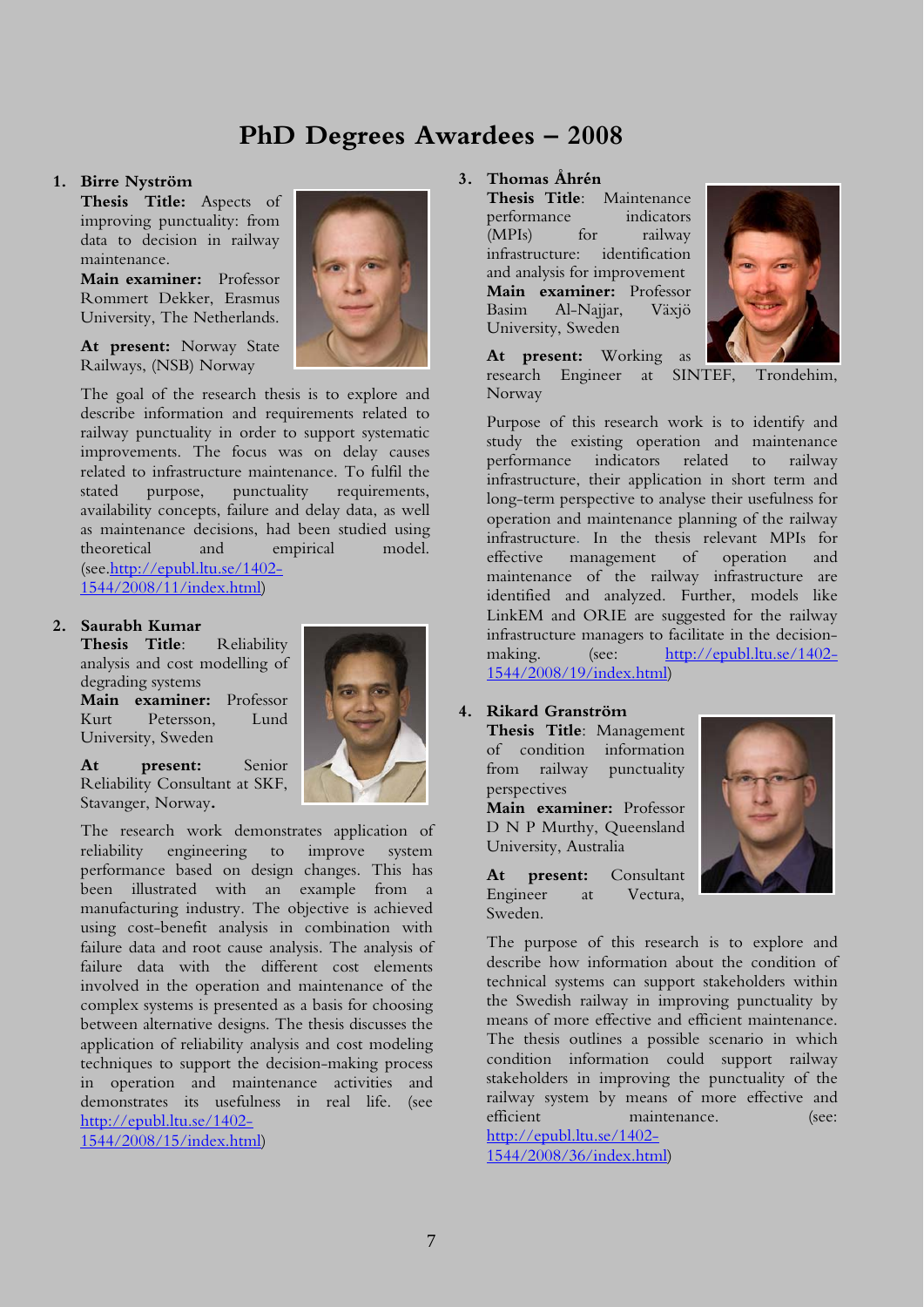## **5. Ramin Karim**

**Thesis Title**: A serviceoriented approach to e-Maintenance of complex technical systems

**Main examiner:** Prof. Benoit Iung, University Henri Poincarè, Nancy, France

**At present:** Working as an Assistant Professor, Div. of Operation & Maintenance

Engineering, Luleå University of Technology, Luleå, Sweden

The objective of the thesis is to explore and describe how an e-Maintenance solution can be developed to provide information services that support the maintenance of complex technical systems. The results of this research are: I) an exploration and definition of e-Maintenance; II) a description of e-Maintenance as support to maintenance of complex technical systems; III) an e-Maintenance Management Framework (e-MMF) for establishment of an e-Maintenance platform; and IV) a methodology with a supporting toolbox that facilitates the identification of maintenance support information. (see: http://epubl.ltu.se/1402-1544/2008/58/index.html)



### **6. Stefan Niska**

**Thesis Title**: Measurements and analysis of electromagnetic interferences in the Swedish railway systems

**Main examiner:** Prof. A. K. Verma, Indian Institute of Technology, Bombay, India



**At present:** Working as an Engineer at Banverket, Luleå, Sweden**.** 

The purpose of the research study is to study and explain the cause of EMC problems in electrical and electronic systems in the railway infrastructure, and also discuss how to use the knowledge of EMC problems in design and construction in future railway projects The knowledge generated will be of assistance in designing new signalling and detector equipment which will have a higher level of reliability, leading to a smaller number of failures and EMC problems. The study has made a contribution towards an understanding of the EMC and EMI characteristics of the signalling and detector infrastructure of the railway system. These characteristics often lead to failures resulting in train delays. (see: http://epubl.ltu.se/1402-1544/2008/76/index.html)

## **"On the eve of convocation ceremony - 2008"**



Prof. Kumar (3<sup>rd</sup> from left) with his newly graduated PhD students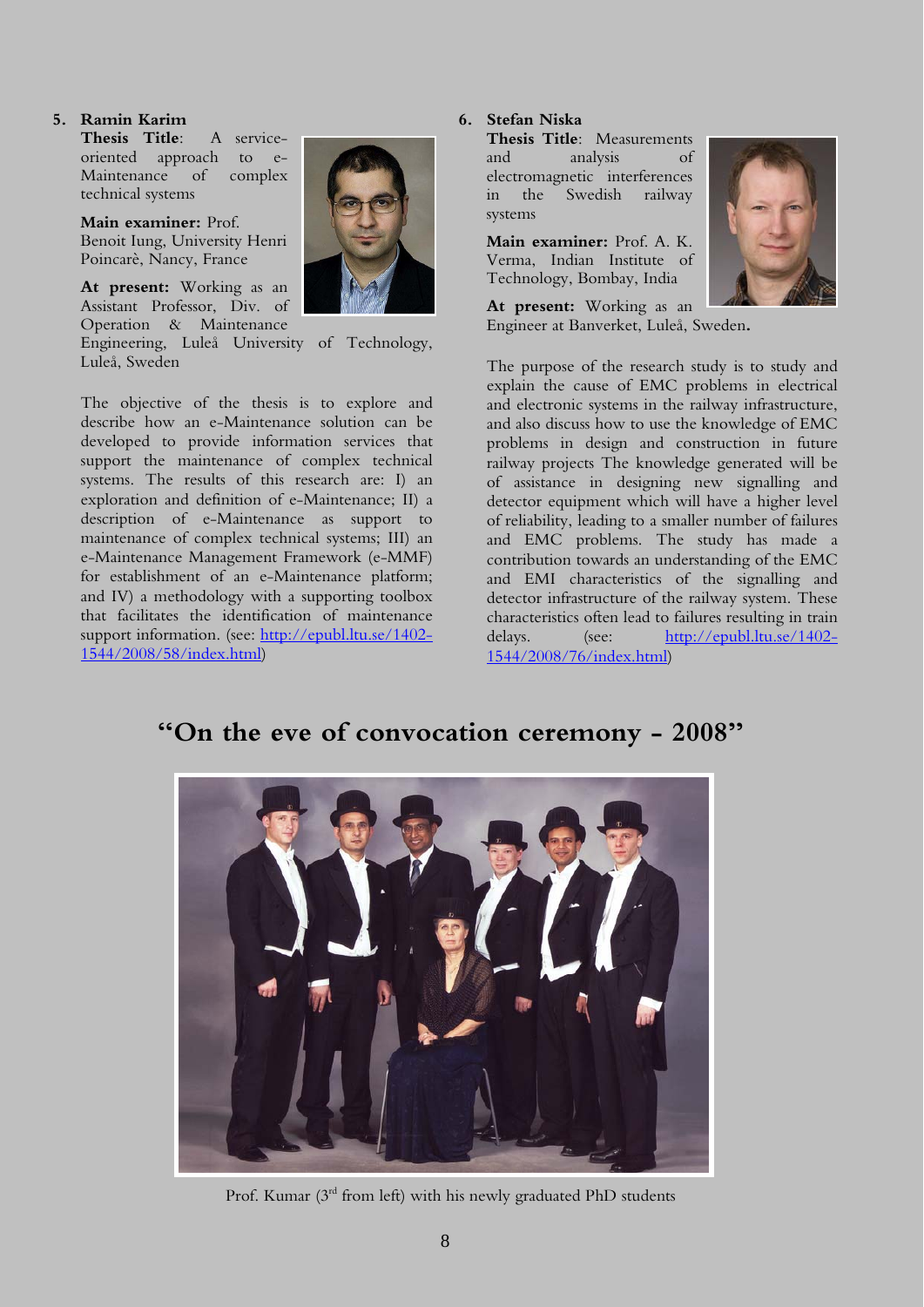## **Research Activities**

Research in maintenance involves various disciplines of engineering. The scope of R&D of Division covers different areas of engineering sciences and management leading to integrated maintenance engineering solutions for industrial problems. Effective R&D efforts, always lead to energy saving and attaining the sustainability goals.

The Division has built up competence in the field of operation and maintenance engineering and management with special focus on reliability, availability and maintainability (RAM), asset engineering and asset management. The Division's capability covers the asset engineering, reliability and maintainability modelling, risk management, condition monitoring, LCC and LCP, service and product support, e-maintenance, performance management, etc. We are actively working towards the implementation of new and emerging technologies in operation and maintenance engineering of complex Industrial System.

The core research areas identified for strategic focus are:

- ¾ RAM
- > LCC/LCP
- $\triangleright$  Product Support and service engineering
- ¾ Remaining Useful Life Estimation
- $\triangleright$  Maintenance decision modeling
- $\sum_{n=1}^{\infty}$  Condition Monitoring
- e-Maintenance.

We are also developing scientific basis to assess the contribution of maintenance towards energy saving and sustainability.

Our Division operates in active collaboration with industries and other research groups nationally and internationally undertaking applied research projects on an ongoing basis. Our industrial client list includes companies from the railway, aerospace, mining, energy, process and service industries. Our faculty members are known to blend theory with practical solutions with a knowledge base built up over years of experience.

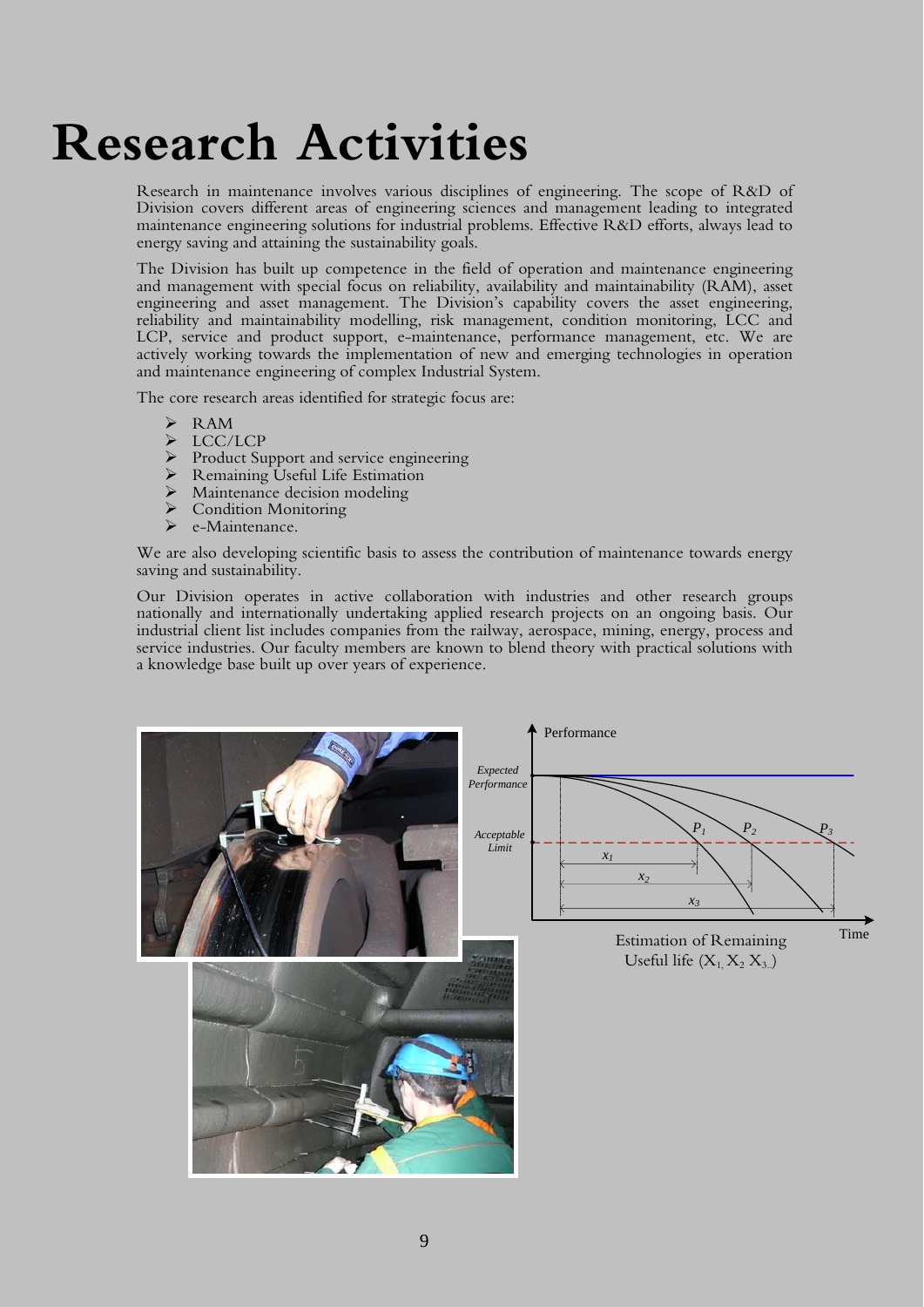## **International Collaboration and Networking**

To strengthen our position, it is imperative that we network with all related and active research groups, nationally and internationally. Keeping this in view, networking and close collaboration has been the key result area for our division. We have succeeded in achieving formal and informal networking and collaboration with research groups in the following industries and universities outside Sweden.

- $\triangleright$  Airbus, France
- ¾ ALSTOM Transport, France
- ¾ Benaras Hindu University, India
- ¾ Central Queensland University at, Gladstone, Australia
- ¾ Helsinki University of Technology, Finland
- ¾ Indian Institute of Technology Bombay, India
- ¾ Indian Institute of Technology, Kharagpur, India
- ¾ Kemi Tornio University of Applied Science, Finland
- ¾ Queensland University of Technology, Brisbane, Australia
- ¾ Sharif University of Technology, Iran
- ▶ Tehran University, Iran
- ¾ Tromsö University, Norway
- ¾ University of Cincinnati, USA
- ¾ University of Queensland, Australia
- $\triangleright$  University of Stavanger, Norway
- ¾ University of Toronto, Canada
- ¾ VTT, Helsinki, Finland

Our division is one of the initiating members of the European Research Network on Strategic Engineering Asset Management (EURENSEAM), and has participated in meetings and seminars during 2007. We are also a member of the European Network of Excellence (NoE), initially sponsored by the EU FP 6 Framework Programme (EURNEX).



Prof. Uday Kumar, delivered opening key note speech at Pan Arab maintenance congress at Riyadh.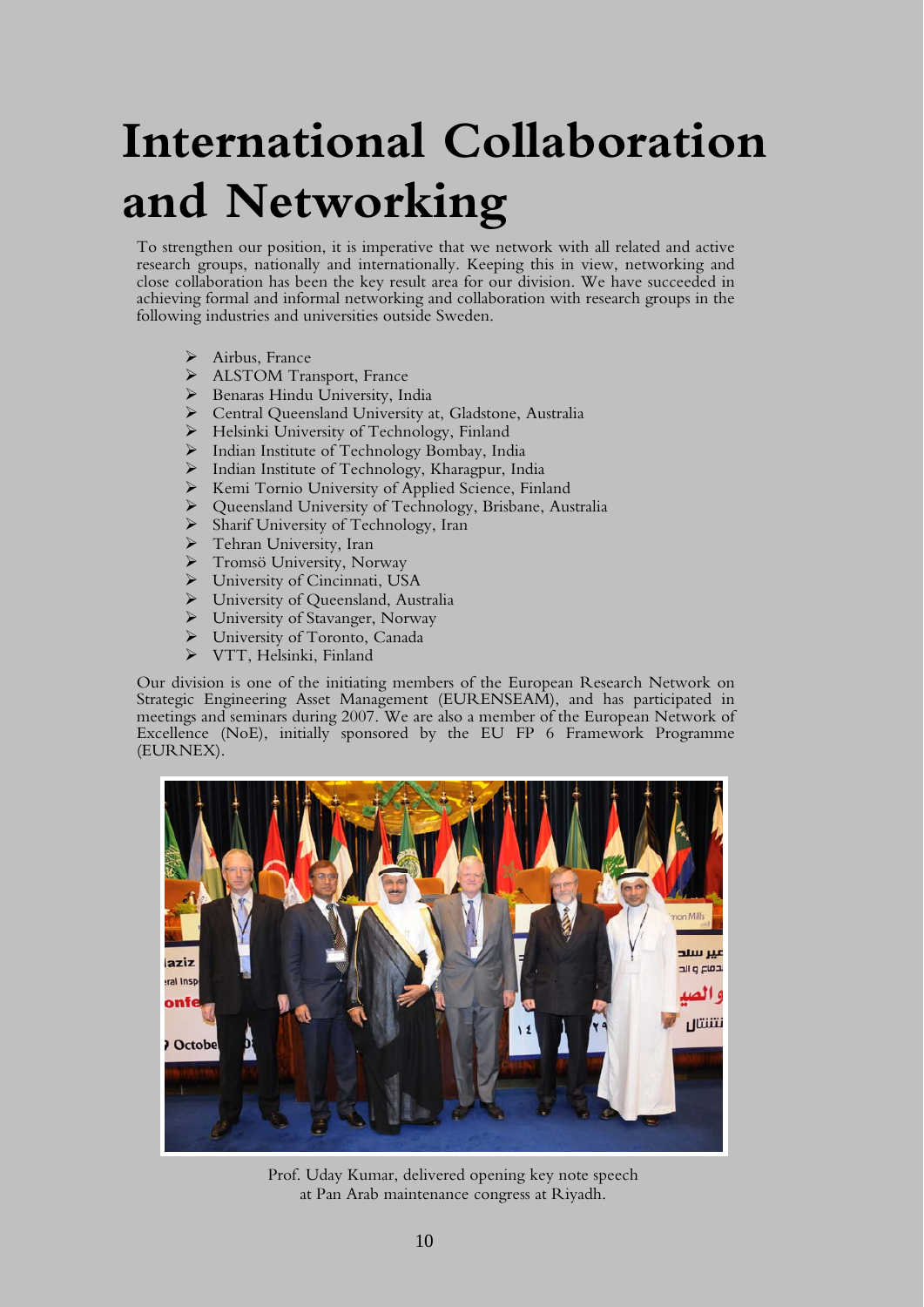# **Collaborative Research Centres**

The research group at the division is closely associated with two collaborative research centres; namely, the Centre for Maintenance and Industrial Services (C-MIS) and the Luleå Railway Research Centre (JVTC).

## **Centre for Maintenance and Industrial Services (C-MIS)**

C-MIS is a collaborative platform initiated by Luleå University of Technology in close cooperation with industrial partners.

The vision of C-MIS is to become a national platform of cooperation for research and development and a centre of excellence in the field of maintenance and industrial services.

The business goal of C-MIS is to conduct coordinated competence development, applied research and development work focusing on new technology, organization and financial issues to increase the efficiency and effectiveness of plant, installations, industrial services and products.

A number of Swedish industries and organizations have already joined C-MIS under different levels of membership. The following companies and organizations were members of C-MIS at the close of 2008.

- 
- 
- 
- 7. SKF Condition Monitoring 8. Dynamate
- 9. Smurfit Kappa 10. Skelleftekraft
- 11. Underhållsbyrån in Norr 12. FMLOG
- 13. Vattenfall Vattenkraft
- 1. Boliden Mineral 2. Vattenfall tjänster AB
- 3. LKAB 4. Saab Aerotech
- 5. Bilerud AB 6. Hägglunds Drives
	-
	-
	-

During 2008, C-MIS undertook various activities to promote dialogue and interaction in an effort to understand the engineering support requirements of industry. C-MIS organized 4 seminars and workshops for this purpose. Leading professors and experts from France, Finland India and Swedish industries delivered interactive lectures for the benefit of our industrial partners. Open-dialogue on various industrial issues and challenges was undertaken in the workshops, followed by the seminars, which provided an opportunity to understand the industrial perspective for initiating joint research projects.

Seminars were organised for the members of C-MIS and academia during the year. Some of the speakers were invited from abroad: Prof. Rommert Dekker, Erasmus University, The Netherlands; Dr, Erkki Junatanen, VTT; Prof. Benoit Iung University Henri Poincarè, Nancy, France; SKF; Prof. K B. Misra, IIT Kharagpur; Mr. Marcel Van Velthoven & Prof Piet M Lugt, SKF, The Netherland; Prof Ajit Verma, IIT-Bomaby, India; Prof Raj Rao, COMADEM, UK.



11 Prof. Benoit Iung  $(3<sup>rd</sup>$  from left) discussing e-<br>Prof. Raj Rao giving seminar at C-MIS Maintenance issues with industries representatives

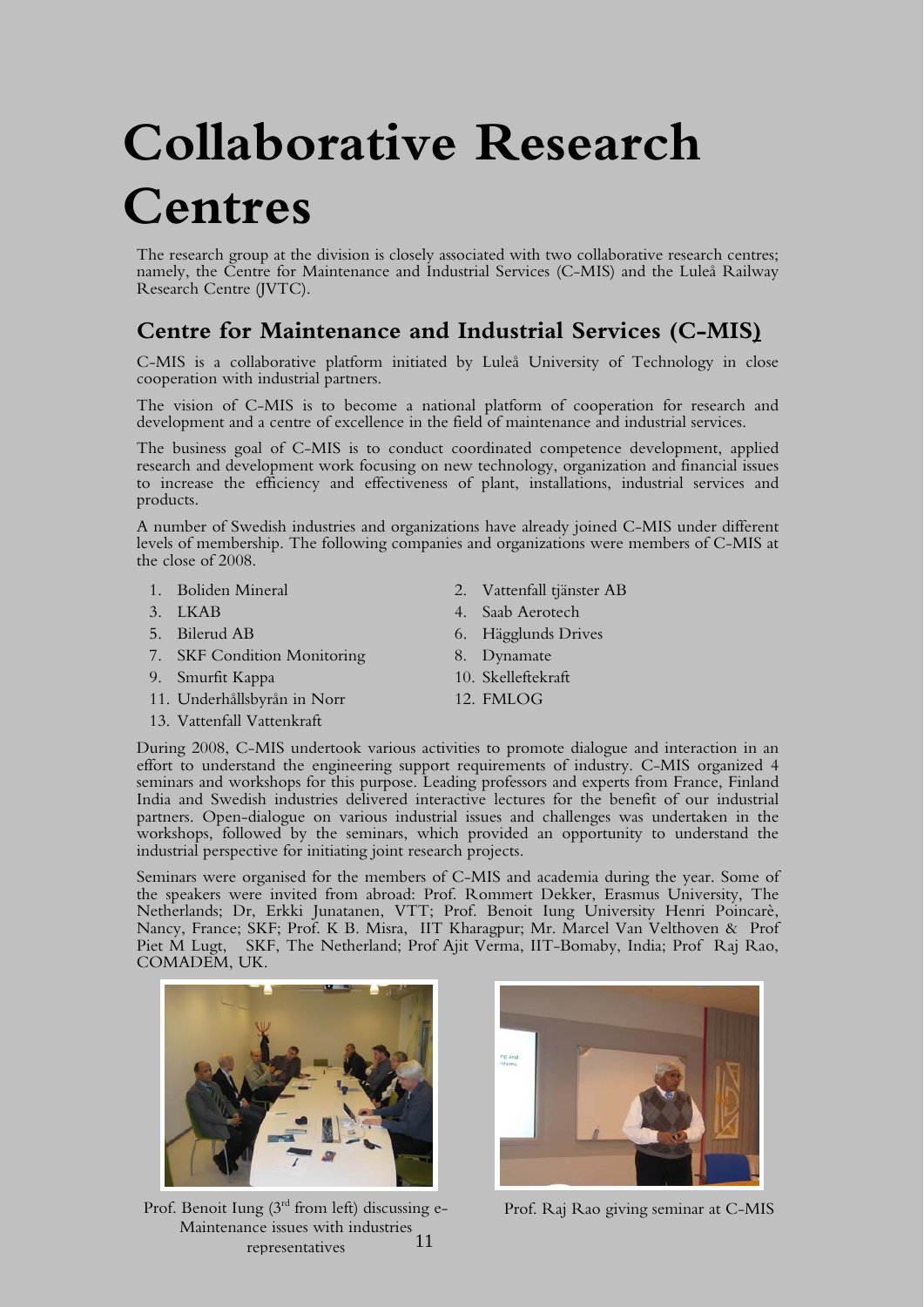## **Luleå Railway Research Centre (Järnvägstekniskt Centrum: JVTC)**

JVTC, a cooperative research centre at Luleå University of Technology (LTU) in Luleå, Sweden, was established in close cooperation with the Swedish National Rail Administration (Banverket), the LKAB ore transport company (MTAB), Duroc Rail and Luleå University of Technology, among others.



The main focus of JVTC is to provide solutions to maintenance problems to facilitate the smooth operation of the railway system. The centre has been able to undertake a number of challenging applied research projects and provide successful solutions to the satisfaction of our railway partners. The centre is currently headed by Professor Uday Kumar and funded by industries. A remote condition monitoring station, located about 40 km north of Luleå, was established by JVTC during the year 2007 for collecting data concerning different types of forces exerted on railway track by rolling stock in real time, which can be monitored from anywhere in the world via the Internet.

## **JVTC – 10 Year Celebration**

The JVTC celebrated its  $10<sup>th</sup>$  anniversary by organising two days seminar on "Technology and Trends in Railway Engineering" at Luleå University of Technology, on December 4-5, 2008. The members of the Railway centre, railway executives, researchers and sponsors attended the seminar and made presentations highlighting the achievements made by the railway sector. The presentations and discussions also covered the present issues being faced by the sector, challenges and possible solutions for the railway sector. Several industries participated in the workshops. The inaugural speech was given by the Honourable County Governor, From By the Honoldiant County Governor, Prof. Kumar in dialogue with County His Highness Per-Ola Ericsson.



Governor His Highness Per-Ola Ericsson during the seminar.



Some of the participants at 10th anniversary of Luleå Railway Research Centre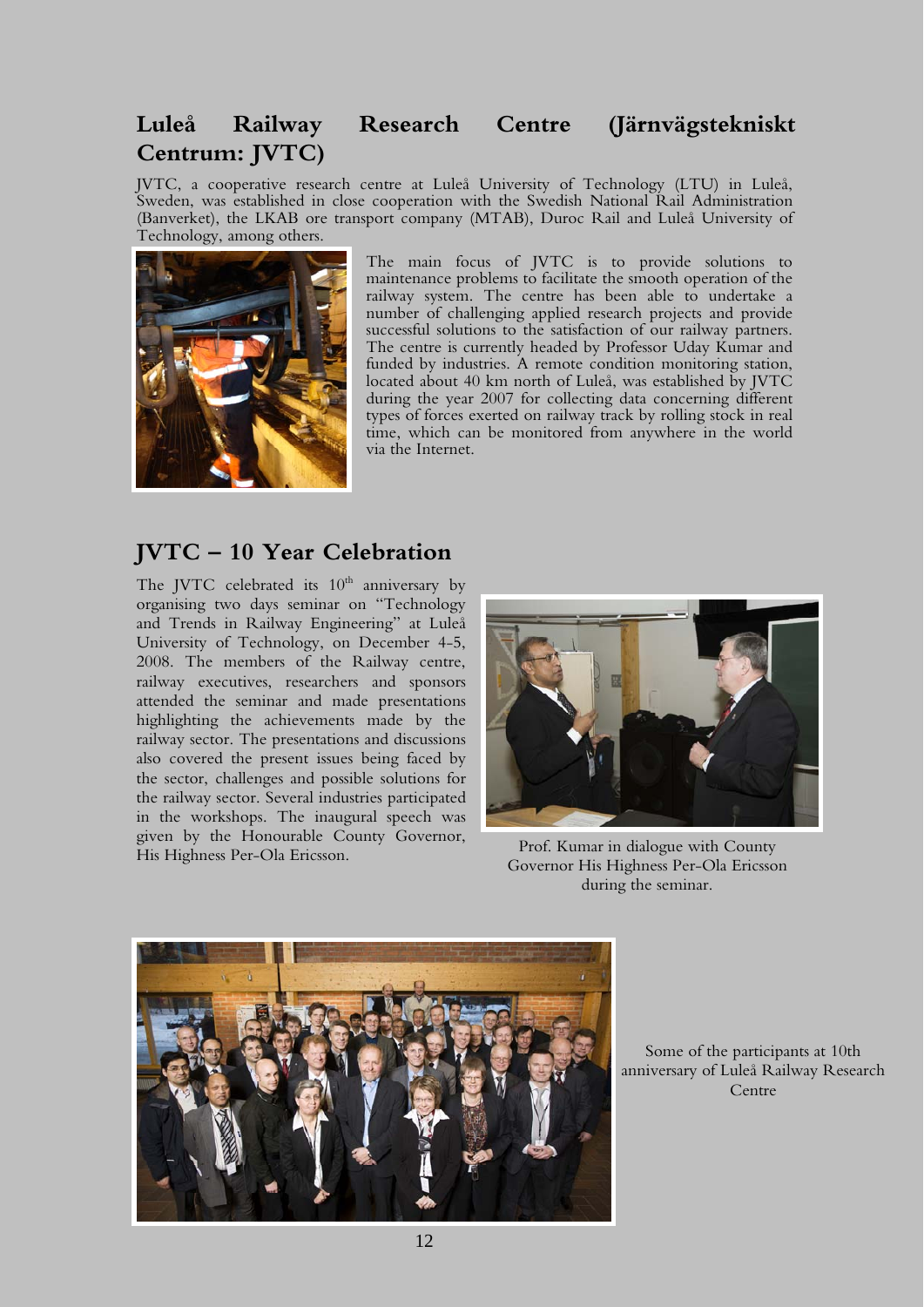# **Research Projects**

## **On-going Projects**

## **Development and implementation of RAMS and LCC model for railway track system**

| Sponsor:                                                      | <b>JVTC</b> and Banverket                                                                                                                                                                                                                                      |  |
|---------------------------------------------------------------|----------------------------------------------------------------------------------------------------------------------------------------------------------------------------------------------------------------------------------------------------------------|--|
| Researcher:                                                   | Ambika Prasad Patra, Ulla Juntti, Uday Kumar                                                                                                                                                                                                                   |  |
| Objective:                                                    | Development and application of RAMS and LCC<br>model to enhance the effectiveness maintenance of<br>railway track system.                                                                                                                                      |  |
| Duration:                                                     | $2005 - 2009$                                                                                                                                                                                                                                                  |  |
| e-Maintenance 24/7                                            |                                                                                                                                                                                                                                                                |  |
| Sponsor:                                                      | VINNOVA, Swedish National Aeronautics<br>Research Programme (NFFP) and Saab Aerotech                                                                                                                                                                           |  |
| Researcher:                                                   | Olov Candell, Ramin Karim and Peter Söderholm                                                                                                                                                                                                                  |  |
| Objective:                                                    | To explore and describe applications<br>$of$ $e-$<br>Maintenance concepts in order to increase the<br>technical availability and decrease operational and<br>support costs for customer and product support of<br>geographically distributed aircraft systems. |  |
| Duration:                                                     | $2006 - 2009$                                                                                                                                                                                                                                                  |  |
| Efficient utilization of customer and product<br>support data |                                                                                                                                                                                                                                                                |  |
| Sponsor:                                                      | VINNOVA, Swedish National Aeronautics<br>Research Programme (NFFP) and Saab Aerotech                                                                                                                                                                           |  |
| Researcher:                                                   | Jan Block and Peter Söderholm                                                                                                                                                                                                                                  |  |
| Objective:                                                    | To explore and describe statistical approaches to<br>extract information efficiently from<br>product<br>support related data, recorded during operation and<br>support of aircraft systems.                                                                    |  |
| Duration:                                                     | $2006 - 2009$                                                                                                                                                                                                                                                  |  |
| From data to decision support                                 |                                                                                                                                                                                                                                                                |  |
| Sponsor:                                                      | LKAB/MTAB                                                                                                                                                                                                                                                      |  |
| Researcher:                                                   | Dan Larsson, Ulla Juntti, Håkan Schunnesson and<br>Uday Kumar                                                                                                                                                                                                  |  |
| Objective:                                                    | Develop methodology to convert data to relevant<br>information for decision making processes.                                                                                                                                                                  |  |
| Duration:                                                     | $2008 - 2009$                                                                                                                                                                                                                                                  |  |
|                                                               |                                                                                                                                                                                                                                                                |  |

### **LCC analysis of Switches and Collectors (S&C) in rail track**

| Sponsor:    | Banverket                                                                                                                                        |
|-------------|--------------------------------------------------------------------------------------------------------------------------------------------------|
| Researcher: | Arne Nissen                                                                                                                                      |
| Objective:  | To develop a LCC-model for a S&C in order to<br>make decision for changes in maintenance strategy<br>and/or when to make replacement of old S&C. |
| Duration:   | $2006 - 2009$                                                                                                                                    |

## **An assessment of operational consequences of failures to support aircraft scheduled maintenance program development**

| Sponsor:      | LTU and AIRBUS                                                                                                                                                                                                                                                                   |
|---------------|----------------------------------------------------------------------------------------------------------------------------------------------------------------------------------------------------------------------------------------------------------------------------------|
| Researcher:   | Alireza Ahmadi and Uday Kumar                                                                                                                                                                                                                                                    |
| Ind. adviser: | Christian Delmas/AIRBUS.                                                                                                                                                                                                                                                         |
| Objective:    | To develop a methodology for identifying different<br>operational consequences and associated costs<br>caused by aircraft system failure, in order to<br>facilitate and enhance the capability of taking<br>correct and efficient decisions when analyzing<br>maintenance tasks. |
| Duration:     | $2007 - 2009$                                                                                                                                                                                                                                                                    |
| station       | Establishment and management of research                                                                                                                                                                                                                                         |
| Sponsor:      | LKAB and Banverket                                                                                                                                                                                                                                                               |
| Researcher:   | Ulla Juntti, Dan Larsson and Uday Kumar                                                                                                                                                                                                                                          |
| Objective:    | The goal is to establish measurement system for                                                                                                                                                                                                                                  |

| Objective: | The goal is to establish measurement system for                                                                  |
|------------|------------------------------------------------------------------------------------------------------------------|
|            | measuring the forces generated at track and transfer                                                             |
|            | of these measurements in predefined formats to<br>stakeholders by the sue of internet in real time on<br>demand. |
|            |                                                                                                                  |

**Duration:** 2008 – 2011

### **Railway vehicle classification study**

| Sponsor:    | Banverket and JVTC                                                                                                                                                                                                                                                |
|-------------|-------------------------------------------------------------------------------------------------------------------------------------------------------------------------------------------------------------------------------------------------------------------|
| Researcher: | Dan Larsson, Uday Kumar and Ulla Juntti                                                                                                                                                                                                                           |
| Objectives: | In order to plan the track maintenance and also in<br>the future to stipulate track access charges it is<br>necessary to classify the vehicles based on its type,<br>axle load and speed, by their running<br>characteristics, by analysis of the monitored data. |
| Duration:   | 2006-2009                                                                                                                                                                                                                                                         |
|             | Maintenance threshold limits                                                                                                                                                                                                                                      |
| Sponsor:    | LKAB, Banverket and Jernbaneverket/Norge                                                                                                                                                                                                                          |
| Researcher: | Iman Arastehkhouy, Håkan Schunnesson, Ulla<br>Juntti and Arne Nissen                                                                                                                                                                                              |
| Objectives: | The main goal of this project is to define issues and<br>challenges associated with correct estimation of<br>threshold limits for rail and wheels.                                                                                                                |
| Duration:   | 2007-2011                                                                                                                                                                                                                                                         |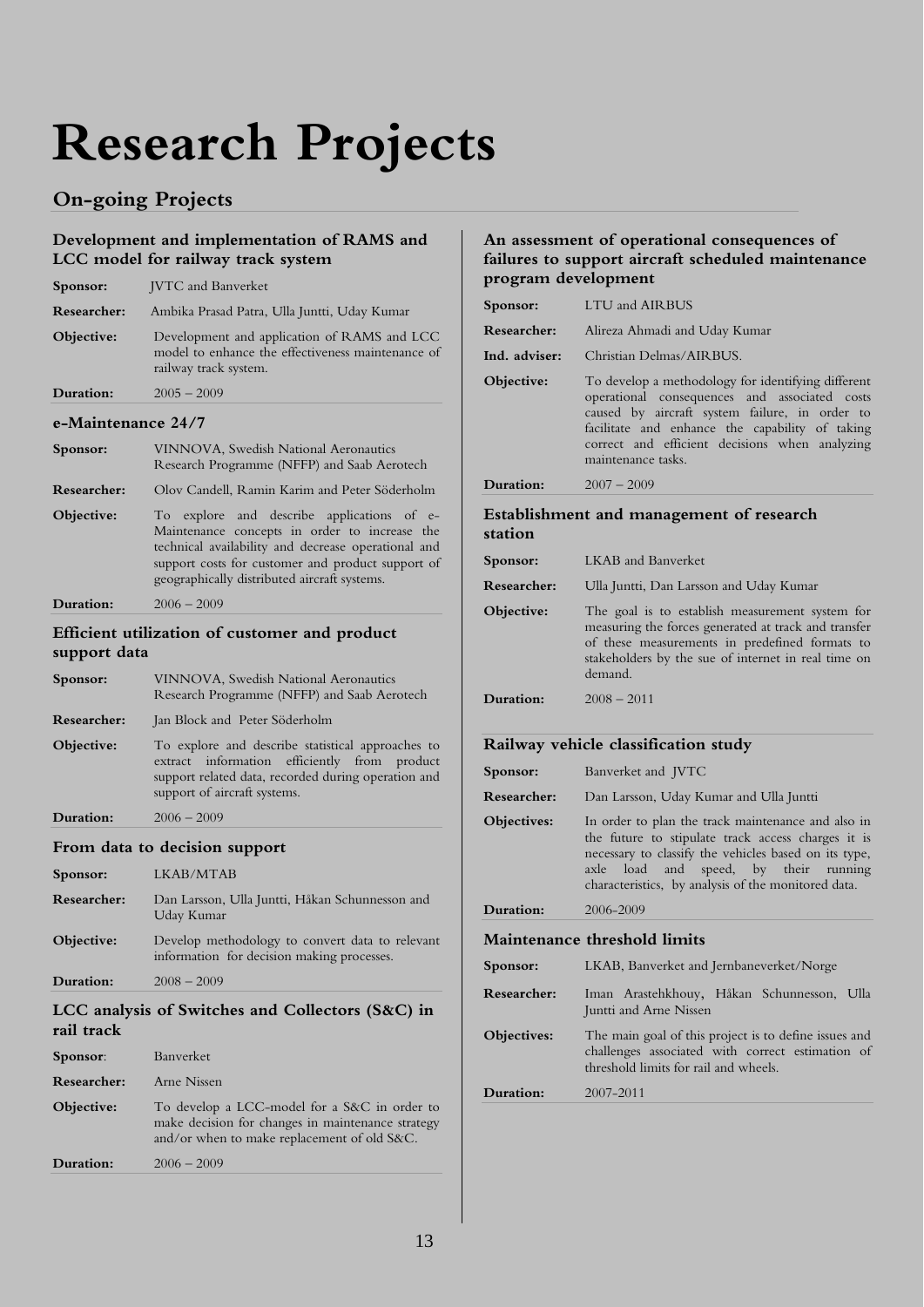#### **Condition monitoring diagnostics & prognostics**

| Sponsor:    | VINNOVA, LKAB & Boliden                                                                                                                       |
|-------------|-----------------------------------------------------------------------------------------------------------------------------------------------|
| Researcher: | Rajiv Dandotiya, Jakob Nordström, Jan Lundberg<br>and Aditya Parida                                                                           |
| Objective:  | The project aims to develop optimum maintenance<br>strategies for mining mills liners and develop<br>methods deal with cracks in mill liners. |
| Duration:   | $2008 - 2012$                                                                                                                                 |

#### **InMaint: Integrated maintenance for improved products and production**

| Sponsor:                                         | Pro Viking, SSF, (Boliden, Sandvik, Contector<br>Volvo body and Volvo Aero)                                                                                   |
|--------------------------------------------------|---------------------------------------------------------------------------------------------------------------------------------------------------------------|
| Researcher:                                      | Uday Kumar, Håkan Schunnesson and<br>lan<br>Lundberg                                                                                                          |
| Objective:                                       | The aim to increase productivity, reduce<br>production costs and to generate valuable input for<br>improved engineering design of products and<br>production. |
| Duration:                                        | $2008 - 2012$                                                                                                                                                 |
| Innovative e-Maintenance services for industries |                                                                                                                                                               |
| Sponsor:                                         | Interreg/EU                                                                                                                                                   |

- **Researcher:** Ramin Karim, Aditya Parida, Asalak Siimes Alireza Ahmadi and Peter Söderholm
- Objective: To investigate the application of IT in decision making process in maintenance and examine methodology, tools and technologies useful for developing e-Maintenance solutions with special reference to process industries.
- **Duration:** 2009 2011

## **e-Maintenance for railway system**

| e-Manitenance for Tanway system |                                                                                                                                                                                        |
|---------------------------------|----------------------------------------------------------------------------------------------------------------------------------------------------------------------------------------|
| Sponsor:                        | Banverket                                                                                                                                                                              |
| Researcher:                     | Ramin Karim and Uday Kumar                                                                                                                                                             |
| Objective:                      | To investigate the application of IT in decision<br>making process in maintenance and examine<br>methodology, tools and technologies useful for<br>developing e-Maintenance solutions. |
| Duration:                       | 2009-2011                                                                                                                                                                              |
| <b>SVC</b> project<br>Sponsor:  | SVC, Vattenfall Vattenkraft, and Vattenfall Services                                                                                                                                   |
| Researcher:                     | Ulf Sandberg                                                                                                                                                                           |

**Objectives:** Define strategic R&D areas for the improvement of operation and maintenance of Hydro Power plants in close cooperation with all the stake holders of SVC (Swedish Hydropower Center).

**Duration:** 2008-2009

#### **Maintenance survey of Swedish industries**

| Sponsor:           | Underhållsföretagen AB                                                                                                                                                                                                                                     |
|--------------------|------------------------------------------------------------------------------------------------------------------------------------------------------------------------------------------------------------------------------------------------------------|
| Researcher:        | Aditya Parida, Håkan Schunnesson and Uday<br>Kumar                                                                                                                                                                                                         |
| Objective:         | To undertake maintenance survey of the Swedish<br>industry in order to know their performance<br>indicators like availability, quality of production,<br>and maintenance costs and overall equipment<br>effectiveness etc.                                 |
| Duration:          | 2008 – 2009                                                                                                                                                                                                                                                |
| maintenance        | Increased track capacity through improved                                                                                                                                                                                                                  |
| Sponsor:           | JVTC and LTU                                                                                                                                                                                                                                               |
| <b>Researcher:</b> | Yuan Fuqing, Rajiv Dandotiya and Uday Kumar                                                                                                                                                                                                                |
| Objective:         | Develop models and plan for track possession so as<br>to enhance the track capacity on the existing track.                                                                                                                                                 |
| Duration:          | 2008 – 2009                                                                                                                                                                                                                                                |
|                    | Design for maintainability in the Arctic climate                                                                                                                                                                                                           |
| Sponsor:           | EniNorge and Norwegian Research Council                                                                                                                                                                                                                    |
| Researcher:        | Rupesh Kumar and Javad Barabady                                                                                                                                                                                                                            |
| Objective:         | The aim of the project is to improve the operation<br>and maintenance effectiveness of oil and gas<br>installation with special reference to cold and harsh<br>environment by improving<br>maintainability<br>characteristics in considering human factors |
| Duration:          | $2008 - 2009$                                                                                                                                                                                                                                              |
|                    | Road vehicle inspection procedure                                                                                                                                                                                                                          |
| Sponsor:           | <b>VINNOVA</b>                                                                                                                                                                                                                                             |
| Researcher:        | Rupesh Kumar                                                                                                                                                                                                                                               |
| Objective:         | The goal of the project is to facilitate and establish<br>a technology transfer network between Govt. of<br>Bilprrovningen<br>India<br>and<br>(Swedish<br>Vehicle<br>inspection System), for the implementation of<br>inspection procedure in India.       |
| Duration:          | $2008 - 2009$                                                                                                                                                                                                                                              |
|                    | Condition monitoring of railway vehicles                                                                                                                                                                                                                   |
| Sponsor:           | LKAB and Banverket                                                                                                                                                                                                                                         |
| <b>Researcher:</b> | Mikael Palo, Håkan Schunnesson and Uday Kumar                                                                                                                                                                                                              |
| Objective:         | The aim of the study is to develop tools and<br>methods for effective condition monitoring of<br>railway vehicles.                                                                                                                                         |
| Duration:          | $2008 - 2009$                                                                                                                                                                                                                                              |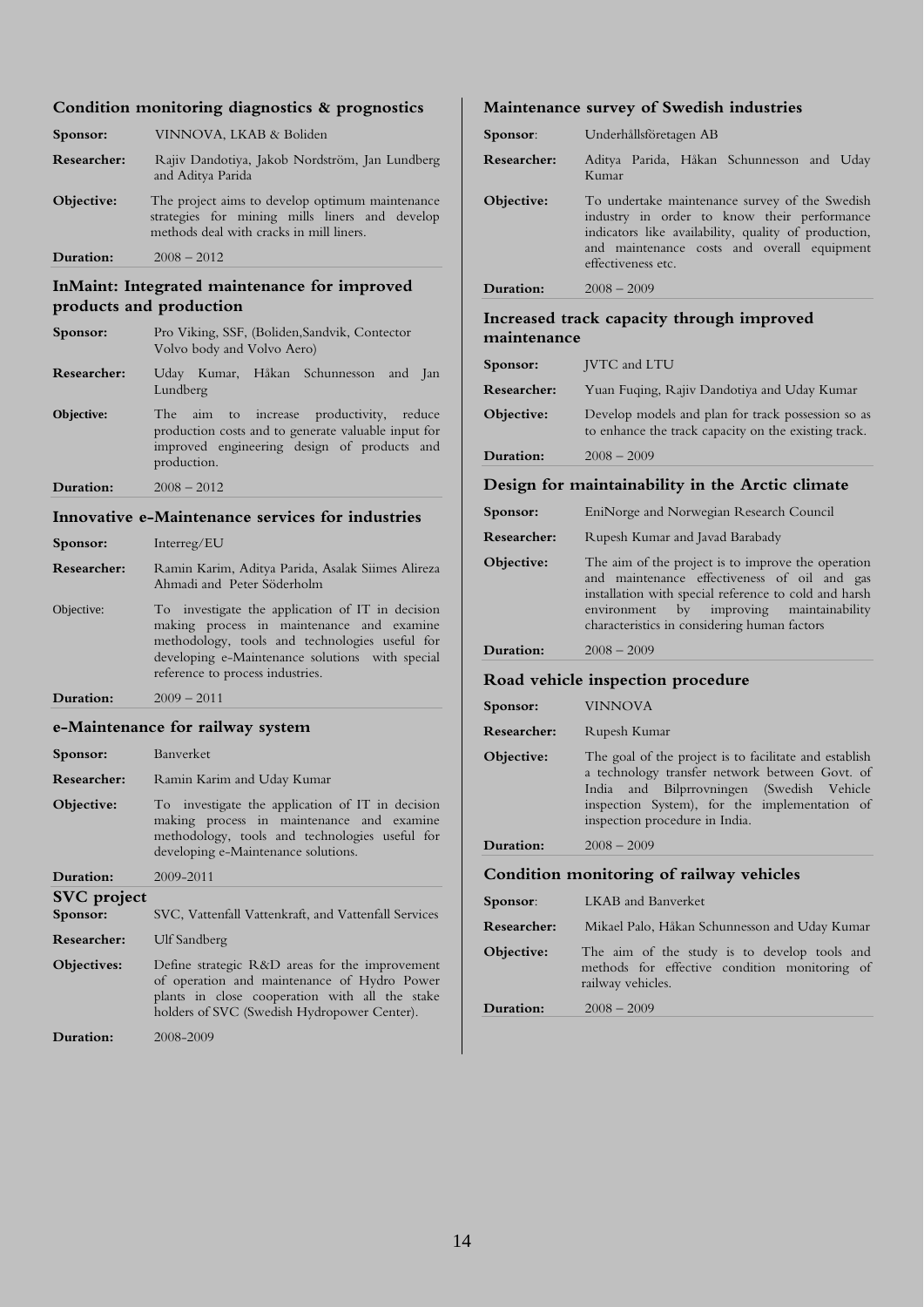## **Completed Projects**

## **Vattenfall process for condition monitoring**

| Sponsor:    | Vattenfall AB                                                                                                                                                                                    |  |
|-------------|--------------------------------------------------------------------------------------------------------------------------------------------------------------------------------------------------|--|
| Researcher: | Arne Nissen, Alireza Ahmadi and Håkan<br>Schunnesson                                                                                                                                             |  |
| Objectives: | Describe the current way Vattenfall Vattenkraft is<br>working with condition monitoring. Give a<br>theoretical framework of what condition based<br>maintenance could be in Vattenfalls context. |  |
| Duration:   | 2006-2007                                                                                                                                                                                        |  |
|             | Maintenance strategy for railway infrastructure                                                                                                                                                  |  |
| Sponsor:    | Banverket                                                                                                                                                                                        |  |
| Researcher: | Ulla Espling and Aditya Parida                                                                                                                                                                   |  |
| Objective:  | To study Banverkets maintenance process and<br>suggest a framework for the development of<br>optimal operation and maintenance strategy for<br>Swedish rail road administration.                 |  |

## **Duration:** 2002 – 2007

#### **Onboard diagnostics and prognostics**

| Sponsor:    | VINNOVA, Swedish National Aeronautics<br>Research Programme (NFFP) and Saab                                                                                                                                                                                                         |
|-------------|-------------------------------------------------------------------------------------------------------------------------------------------------------------------------------------------------------------------------------------------------------------------------------------|
|             | Aerosystems                                                                                                                                                                                                                                                                         |
| Researcher: | Peter Söderholm, Per-Anders Akersten and Uday                                                                                                                                                                                                                                       |
|             | Kumar                                                                                                                                                                                                                                                                               |
| Objective:  | To examine important stakeholders and their<br>requirements as regards critical system health<br>information. To study and analyze hazards related<br>to health information retrieved through Built-in<br>Test systems and combined with information from<br>external test systems. |
| Duration:   | $2002 - 2006$                                                                                                                                                                                                                                                                       |

#### **Condition based maintenance strategy for railway systems**

| Researcher: | Robert Lagnebäck, P-O Larsson-Kraik and Uday<br>Kumar                                                                                                                  |
|-------------|------------------------------------------------------------------------------------------------------------------------------------------------------------------------|
| Objective:  | To increase technical and economic benefits of the<br>railway system using condition monitoring and<br>condition based maintenance with focus on the<br>rolling stock. |
| Duration:   | $2004 - 2007$                                                                                                                                                          |

### **Implementation of production assurance programmes**

| Duration:           | production plants to facilitate correct decision<br>making.<br>$2005 - 2007$                               |
|---------------------|------------------------------------------------------------------------------------------------------------|
| Objective:          | To study and evaluate the implementation of<br>production availability/assurance programmes for            |
| <b>Researchers:</b> | Javad Barabady, Uday Kumar, Tore Markeset                                                                  |
| Sponsor:            | The Ministry of Science, Research and<br>Technology of Iran, LTU and Norwegian<br>Research Council, Norway |

#### **Improvement of system availability using reliability and maintainability analysis**

| Sponsor:<br>Researcher: | The ministry of Science, Research and Technology<br>of Iran<br>Javad Barabady and Behzad Ghodrati        |
|-------------------------|----------------------------------------------------------------------------------------------------------|
| Objective:              | To develop a model for improvement of system<br>availability using the concept of importance<br>measure. |
| Duration:               | $2003 - 2005$                                                                                            |

#### **Issues and challenges related to rail maintenance strategy**

| Sponsor:    | CRC rail (Australia) and JVTC                                                                                                                                                                                  |
|-------------|----------------------------------------------------------------------------------------------------------------------------------------------------------------------------------------------------------------|
| Researcher: | Saurabh Kumar and Uday Kumar, Gopi<br>Chattopadhyay (QUT, Australia)                                                                                                                                           |
| Objective:  | To provide cost modelling to reduce the rail<br>maintenance cost. The project also aims to provide<br>solutions to the current challenges faced by rail<br>players in the rail grinding and lubrication areas. |
| Duration:   | $2004 - 2006$                                                                                                                                                                                                  |

#### **Improved train punctuality through improvement in engineering systems**

| Sponsor:           | Banverket and EU structural funds                                                         |
|--------------------|-------------------------------------------------------------------------------------------|
| <b>Researcher:</b> | Rikard Granström, Uday Kumar                                                              |
| Objective:         | To improve train punctuality by use of effective<br>and efficient maintenance technology. |
| Duration:          | $2003 - 2008$                                                                             |

### **Modelling and analysis of track degradation mechanism**

| Sponsor:    | Banverket and Damill AB                                                                                                                                                                                                                   |
|-------------|-------------------------------------------------------------------------------------------------------------------------------------------------------------------------------------------------------------------------------------------|
| Researcher: | Dan Larsson, Johan Gunnarsson                                                                                                                                                                                                             |
| Objective:  | To develop and test models for rail track wear<br>under different load conditions. To develop models<br>and methods to facilitate introduction of<br>differentiated freight charges depending on the<br>quality of railcars and vehicles. |
| Duration:   | $2002 - 2006$                                                                                                                                                                                                                             |

### **Reliability and operating environment based spare parts planning**

| Sponsor:    | <b>JVTC, LTU-Arena MTN</b>                                                                                                                                                                                                                    |
|-------------|-----------------------------------------------------------------------------------------------------------------------------------------------------------------------------------------------------------------------------------------------|
| Researcher: | Behzad Ghodrati, Uday Kumar and Per Anders<br>Akersten                                                                                                                                                                                        |
| Objective:  | To develop an approach and decision model for<br>the integration of the product reliability<br>characteristics while considering the product<br>operating environment in the optimal estimation of<br>product support (required spare parts). |
| Duration:   | $2002 - 2005$                                                                                                                                                                                                                                 |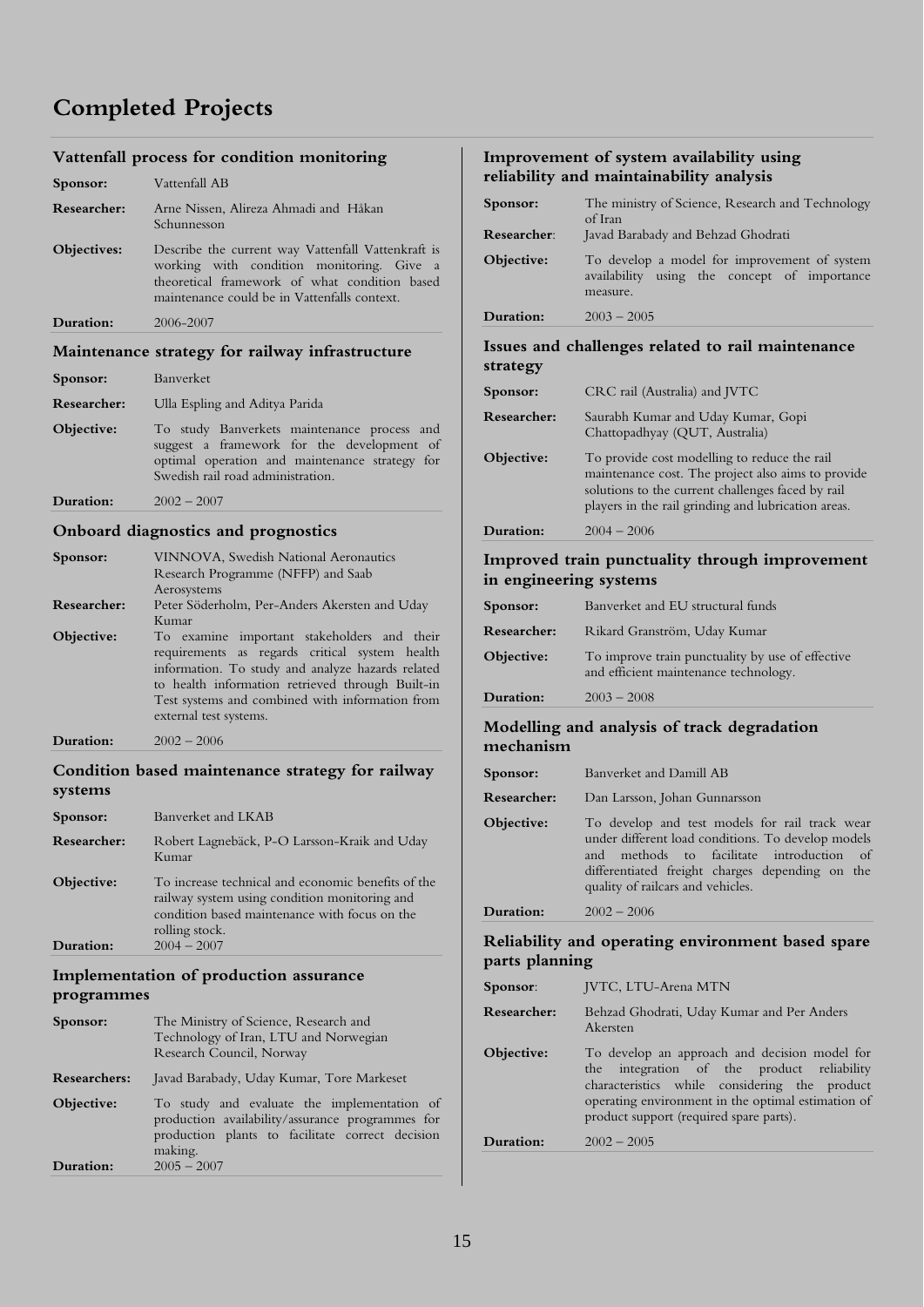## **Development of maintenance performance indicators for a pelletization plant at LKAB**

| Duration:   | $2005 - 2006$                                                                                                                                                                                        |
|-------------|------------------------------------------------------------------------------------------------------------------------------------------------------------------------------------------------------|
| Objective:  | To study the maintenance stops in the balling area<br>of the KK3 plant of LKAB to develop maintenance<br>indicators linked to improvement in production<br>rate (speed) and product yield (quality). |
| Researcher: | Aditya Parida and Arne Nissen                                                                                                                                                                        |
| Sponsor:    | LKAB and LTU                                                                                                                                                                                         |

#### **Maintenance related risks in Swedish railway system**

| Sponsor:    | Banverket, JVTC and EU structured fund                                                                                                                                      |
|-------------|-----------------------------------------------------------------------------------------------------------------------------------------------------------------------------|
| Researcher: | Mattias Holmgren, Peter Söderholm, Per Anders<br>Akersten and Uday Kumar                                                                                                    |
| Objective:  | To control the contracted maintenance works<br>better and thereby ensure safety for passengers and<br>personnel at the Swedish National Rail<br>Administration (Banverket). |

### **Duration:**  $2004 - 2006$

#### **Identification of maintenance performance indicators (MPI) for Vattenfall Service AB**

| Sponsor:    | Vattenfall AB                                                                                                                                                                                   |
|-------------|-------------------------------------------------------------------------------------------------------------------------------------------------------------------------------------------------|
| Researcher: | Aditya Parida and Håkan Schunnesson                                                                                                                                                             |
| Objective:  | To study and analyze the maintenance process and<br>function in order to identify possible maintenance<br>performance indicators (MPI) appropriate to the<br>operations/services of Vattenfall. |
| Duration:   | 2005                                                                                                                                                                                            |

## **Improved punctuality through effective maintenance management**

| Sponsor:    | Banverket and EU structural funds                                                                                                                                                                                                                   |
|-------------|-----------------------------------------------------------------------------------------------------------------------------------------------------------------------------------------------------------------------------------------------------|
| Researcher: | Birre Nyström, Per-Anders Akersten and Uday<br>Kumar                                                                                                                                                                                                |
| Objective:  | To improve train punctuality by studying the root<br>causes for delay related to maintenance<br>organizations and operational environment, and<br>suggest measures to enhance the effectiveness of<br>maintenance system in Swedish railway sector. |
| Duration:   | $2002 - 2008$                                                                                                                                                                                                                                       |

## **Optimum maintenance decision for LRU of the aircraft fleet**

| Sponsor:    | SAAB                                                                                            |
|-------------|-------------------------------------------------------------------------------------------------|
| Researcher: | Rajiv Dandotiya and Yuan Fuquing                                                                |
| Objective:  | To develop a decision support tool for the<br>optimum maintenance of LRU for the aircraft fleet |
| Duration:   | 2008                                                                                            |

### **Maintenance performance indicators (MPIs) for Swedish Rail Administration**

| Sponsor:              | Banverket                                                                                                                                                                                                                                                                                                 |
|-----------------------|-----------------------------------------------------------------------------------------------------------------------------------------------------------------------------------------------------------------------------------------------------------------------------------------------------------|
| Researcher:           | Thomas Åhren, Aditya Parida, P-O Larsson-Kråik<br>and Uday Kumar                                                                                                                                                                                                                                          |
| Objective:            | To study and analyze the effect of maintenance<br>activities on punctuality, safety, environment and<br>profitability. The expected result of this project<br>will explain how different maintenance<br>performance indicators can be used to facilitate<br>correct decisions in the maintenance process. |
| Duration <sup>.</sup> | $2002 - 2008$                                                                                                                                                                                                                                                                                             |
|                       |                                                                                                                                                                                                                                                                                                           |

### **Development of inspection frequency optimization model for degrading offshore oil and gas platform infrastructure**

| Sponsor:                   | Banverket and Akerkvaerner Offshore Partner<br>(AKOP), Norway                                                                                                                                                                                                                            |  |
|----------------------------|------------------------------------------------------------------------------------------------------------------------------------------------------------------------------------------------------------------------------------------------------------------------------------------|--|
| Researcher:                | Saurabh Kumar, Rajiv Dandotiya, Uday Kumar,                                                                                                                                                                                                                                              |  |
| Objective:                 | To develop an optimization model which will<br>assist in taking maintenance decisions, such as<br>optimum inspection scheduling to minimize the<br>total preventive maintenance cost of the system<br>while assuring high reliability of its components<br>and complying with HSE norms. |  |
| Duration:                  | $2007 - 2008$                                                                                                                                                                                                                                                                            |  |
| Design for/out maintenance |                                                                                                                                                                                                                                                                                          |  |
| Sponsor:                   | Banverket                                                                                                                                                                                                                                                                                |  |
| Researcher:                | Stefan Niska, Håkan Schunnesson and Uday<br>Kumar                                                                                                                                                                                                                                        |  |
| Objective:                 | Investigate the electromagnetic compatibility<br>problems resulting from the coexistence of multiple<br>electrical signalling circuits along railroad tracks.<br>To improve design in order to reduce maintenance<br>that involves electromagnetic interference.                         |  |
| Duration:                  | $2006 - 2008$                                                                                                                                                                                                                                                                            |  |

## **An integrated approach to rail break prediction and rail degradation**

| Sponsor:    | JVTC, Banverket                                                                                                                                                               |
|-------------|-------------------------------------------------------------------------------------------------------------------------------------------------------------------------------|
| Researcher: | Saurabh Kumar, Uday Kumar, Behzad Ghodrati                                                                                                                                    |
| Objective:  | To develop an effective maintenance procedure for<br>rail maintenance based on rail failure prediction<br>considering the factors influencing the rail<br>degradation process |
| Duration:   | $2004 - 2008$                                                                                                                                                                 |

## **Development of cost-effective maintenance policy for signalling systems**

| Sponsor:      | <b>ALSTOM Transport, France</b>                                                                                                                   |
|---------------|---------------------------------------------------------------------------------------------------------------------------------------------------|
| Researcher:   | Ambika Prasad Patra                                                                                                                               |
| Ind. adviser: | Pierre Dersin, ALSTOM Transport                                                                                                                   |
| Objective:    | Optimisation of maintenance policy of signalling<br>systems (Track circuit and Automatic Train<br>Control system) to maximise cost-effectiveness. |
| Duration:     | 2008                                                                                                                                              |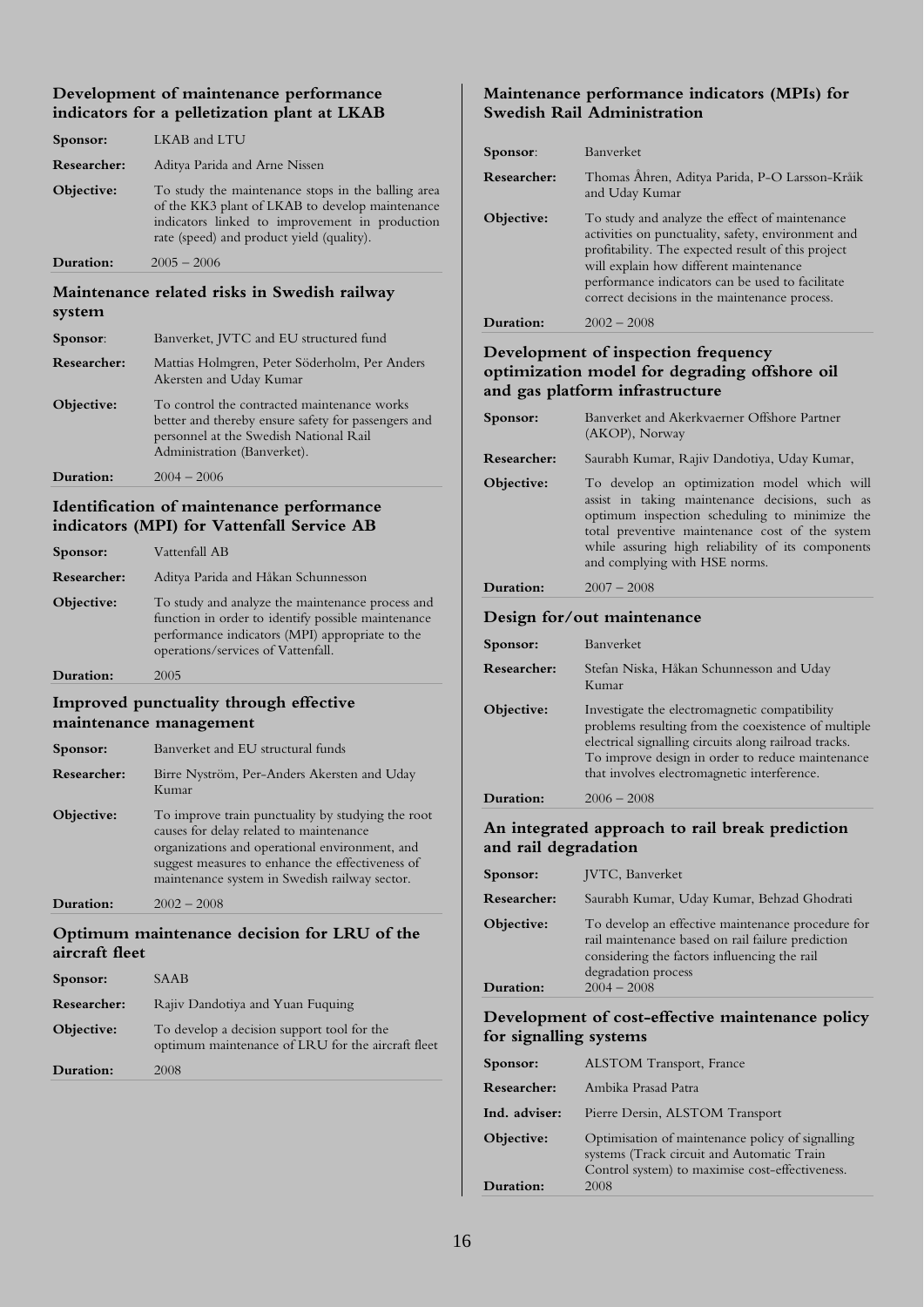## **Publications**

## **Journal Papers**

- Barabady, J., & Aven, T. (2008). A methodology for the implementation of production assurance in production plants. *In: Proceedings of the institution of Mechanical Engineers, Part O, Journal of Risk and Reliability, 222,* (3), 283-290.
- Barabady, J., & Kumar, U. (2008). Reliability analysis of mining equipment: a case study of a crushing plant at Jajram Bauxite Mine in Iran. *Reliability Engineering and System Safety, 93,* (4), 647-653.
- Chattopadhyay, G., & Kumar, S. (2008), Parameter Estimation for Rail Degradation Model. *Accepted for publication in International Journal of Performability Engineering*.
- Dandotiya, R., Fuqing, Y., & Kumar, U (2008). Optimal Maintenance Decision for Line Reparable Units (LRUS) for an Aircraft System – A Conceptual Approach. *Journal of Operation Research, OPSEARCH* , *Spl issue on Reliability and Maintenance, 45 (3),* 291-302.
- Granström, R. (2008). A system and stakeholder approach for the identification of condition information: a case study for the Swedish Railway. *In: Proceedings of the institution of Mechanical Engineers, Part F*, *Journal of Rail and Rapid Transit*, 222, (4), 399- 412.
- Holmgren, M. & Söderholm, P. (2008). A process approach to maintenance-related hazard identification. *International Journal of COMADEM, 11,* (1), 36-46.
- Kumar, S., Dandotiya, R., Kumar, R. & Kumar, U. (2008). Inspection frequency optimization model for degrading flowlines on an offshore platform. *International Journal of Reliability, Quality, and Safety Engineering, 15*, (2), 167-180.
- Kumar, S., Espling, U., & Kumar, U. (2008). A holistic procedure for rail maintenance in Sweden. *In: Proceedings of the Institution of Mechanical Engineers, Part F, Journal of Rail and Rapid Transit*, 222, (4), 331-344.
- Nyström, B. (2008). A methodology for measuring the quality of deviation reporting: applied to railway delay attribution. *International Journal of Quality and Reliability Management, 25*, (7), 656-673.

## **Outstanding Paper Award**

Aditya Parida from Division was awarded with "Emerald Literati Network 2008 Awards of Excellence for "Outstanding paper" for the paper titled "Development of Multi-Criteria Hierarchical framework for Maintenance Performance Measurement (MPM)".

## **Conference Papers**

- Ahmadi, A., & Söderholm, P. (2008). Assessment of the operational consequences of aircraft failures: using event tree analysis. *IEEE Aerospace Conference. IEEE*, 1-14.
- Barabadi, A., & Barabady, J. (2008). Slope stability analysis using probabilistic method: a case study. *Proceedings of the 5th International Conference and Exhibition on Mass Mining, Sweden,*  887-896.
- Barabady, J., & Kumar, U. (2008). Production assurance concept for a mine production system. *17th International Symposium on Mine Planning and Equipment Selection, China,* 379-387.
- Barabady, J., Markeset, T., & Kumar, U. (2008). Overall production assurance effectiveness. *Proceedings of the 3rd World Congress on Engineering Asset Management and Intelligent Maintenance Systems (WCEAM-IMS), China,* 202-206.
- Block, J., Söderholm, P., & Tyrberg, T. (2008). Changes in items' failure pattern during maintenance: an investigation of the perfect repair assumption. *The 54th Annual Reliability and Maintainability Symposium, USA,*
- Block, J., Söderholm, P., & Tyrberg, T. (2008). Evaluation of preventive maintenance task intervals using field data from a complete life cycle. *IEEE Aerospace Conference. IEEE*, 1-11.
- Candell, O., & Karim, R. (2008). eMaintenance: information driven maintenance and support. *Proceedings of the 18th International Conference on Flexible Automation and Intelligent Manufacturing, Sweden,* 365-372.
- Ghodrati, B. (2008). Enhancement of mining machineries availability through supportability. *Proceedings of the 5th International Conference and Exhibition on Mass Mining, Sweden,*  617-626.
- Gustafson, A., Parida, A., & Nissen, A. (2008). Optimizing productivity through performance measures for underground mining industry. *Proceedings of the 5th International Conference and Exibition on Mass Mining, Sweden,* 371-378.
- Karim, R., Kajko-Mattsson, M., & Söderholm, P. (2008). Exploiting SOA within e-maintenance. *Proceedings of the 2nd International Workshop on System Development in SOA Environments, International Conference on Software Engineering, USA,* 75-80.
- Karim, R., Kajko-Mattsson, M., Söderholm, P., Candell, O., Tyrbern, T., Öhlund, H., & Johansson, J. (2008). Positioning embedded software maintenance within industrial maintenance. *IEEE International Conference on Software Maintenance, USA,* 440- 443.
- Lundberg, J., & Söderholm, P. (2008). Mechanical stability of grease and running temperature as indicators of railway roller bearing temperature. *ICOMS Conference Proceedings, Australia*. Pp…
- Parida, A. (2008). Maintenance performance assessment (MPA) framework for engineering asset. *International Conference on Industrial Engineering and Engineering Management (IEEM), Singapore.pp…*
- Parida, A. (2008). Relevant health monitoring based maintenance for an effective strategic engineering asset management. *Proceedings of the 21st International Congress and Exhibition, COMADEM, Czech Republic*, 377-384.
- Patra, A., Söderholm, P., & Kumar, U. (2008). Uncertainty in life cycle cost of railway track. *The 54th Annual Reliability and Maintainability Symposium, Las Vegas, USA, pp. xxx*
- Rezvanizaniani, S.M., Valibeigloo, M., Asghari, M., Barabady, J. (2008). Role of reliability analysis in optimization of preventive maintenance time interval: a case study. *Proceedings of the 3rd World Congress on Engineering Asset Management and Intelligent Maintenance Systems (WCEAM-IMS), China,* 1349-1356.

## **Chapters in Handbooks**

During the year 2008, members of the Group were invited to make contributions to forthcoming books related to their areas of interest:

- Kumar, U., & Parida, A. (2008). Maintenance performance measurement system. In Khairy, A.H.K., & Murthy, D.N.P. (Eds.), *Hand Book on Maintenance of Complex Systems* (pp. 459- 478). Springer, UK.
- Kumar., U. (2008). System maintenance: trends in management and technology. In Mishra, K.B. (Ed.), *Handbook of Performability Engineering* (pp. 773-787). Springer, UK.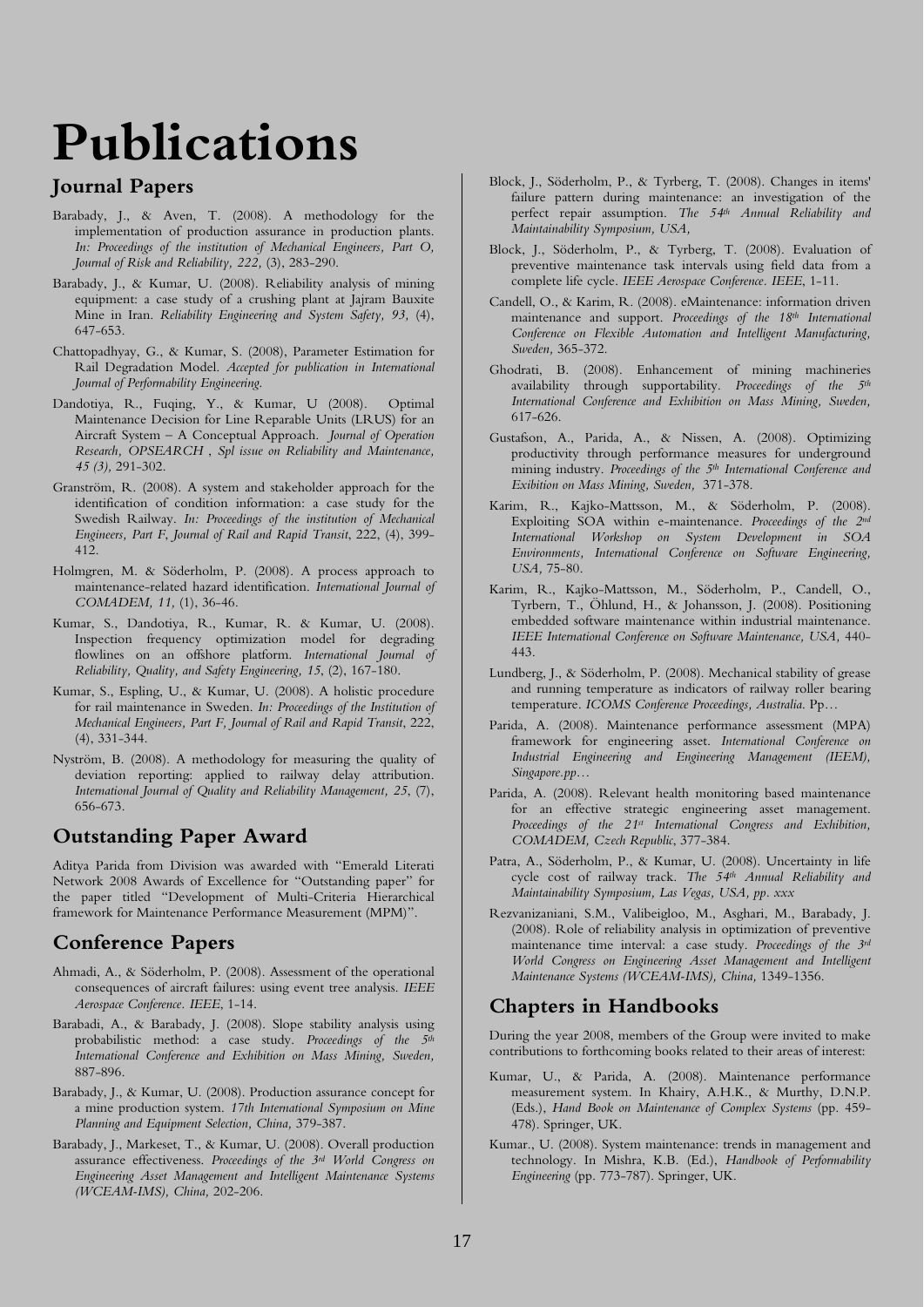Espling, U., & Kumar, U. (2008). Benchmarking of the Maintenance Process in Railway*,* In Khairy, A.H.K., & Murthy, D.N.P. (Eds.), *Hand Book on Maintenance of Complex Systems*, (559- 583) Springer, UK.

Parida, A. & Kumar, U. (2009). Maintenance Productivity and Performance Measurement, Handbook of Maintenance Management & Engineering Edited by Professor Saleh O. Duffuaa, In Press, UK.

## **Encyclopedia**

Kumar, U., & Akersten, P-A, Availability and Maintainability*. Encyclopedia of Quantitative Risk Analysis and Assessment*: . ed. */ E. Melnik ; B. Everitt. p. 77-84 Chichester, UK: John Wiley & Sons, Ltd.*

## **Guest Editors for Special Issues of Journals**

- Special issue of International Journal of Performability -IJPE (Risk and Reliability Engineering), July 2008, Vol. 4(3). Guest editor: Uday Kumar
- Special issue of OPSEARCH on Reliability & Maintainability 2008, Vol. 47 (3) Guest editors: A. Srividya & Uday Kumar
- Special issue of International Journal of Quality in Maintenance -JQME (Condition Monitoring & ICT applications), 2009, Vol. 15, ( 2.) Guest editors: Uday Kumar & Aditya Parida
- Special issue of International Journal of Services Technology and Management IJSTM (On Industrial Services) UiS , Jan 2009, Vol 11 (1). Guest editors: Tore Markeset & Uday Kumar
- Special Issue of International Journal of COMADEM (Maintenance in Railway Sector) April 2009, Vol. 12 (2) . Guest editors: Uday Kumar, P-O Larsson-Kråik & Thomas Nordmark
- Special Issue of International Journal of Mining Reclamation and Environment ( IJMRE ( Reliability and Maintenance of Mine Production Systems) , June 2009, Vol.23, Guest editor: Uday Kumar

## **Keynote/invited speech**

Kumar, U. (2008). Performance measurement: Measuring the Contribution of Maintenance towards business goals., 7<sup>th</sup> O*MAINTEC, The 7th Maintenance Congress, Riyadh, Saudi Arabia, October, 23-25, 2008.* 

Kumar, U. (2008). *e-Maintenance 24-7 Concepts in Swedish National Railway Sector. ETA Group Seminar,* Dubai

## **Review of Journal papers**

The faculty members of the Division are reviewers for the following International Journals and are member of the Editorial Advisory Board of some of the Journals listed below:

- ¾ Reliability Engineering and System Safety
- $\triangleright$  Journal of Quality in Maintenance Engineering
- $\sum_{\text{IEEE Trajectories on a reliability}}$
- IEEE Transactions on Reliability
- ¾ International Journal of Quality and Reliability Management
- Journal of Condition Monitoring and Diagnostic Engineering Management (COMADEM)
- International Journal of Performability Engineering
- $\triangleright$  Journal of Logistic & computer science
- ¾ International Journal of Rock Mechanics and Mining Sciences
- $\triangleright$  International Journal of Surface Mining
- Journal of Mathematical and Computer Modeling
- SME (Journal of Society for Mining, Metallurgy, and Exploration, Inc.)
- European Journal of Operational Research
- International Journal of Reliability Engineering and System Safety.
- Naval Engineering Logistic

## **Editorial Advisory Board**

- $\triangleright$  Journal of Quality in Maintenance Engineering
- International Journal of Performability Engineering
- International Journal of Condition Monitoring and Diagnostic Engineering and Management
- International Journal on Mineral Resources Engineering
- Journal of Mines, Metals & Fuels
- International Journal of Surface Mining
- Journal of Mining and Mineral Engineering
- International Journal of Mining Science and Technology
- Indian Mining and Engineering Journal

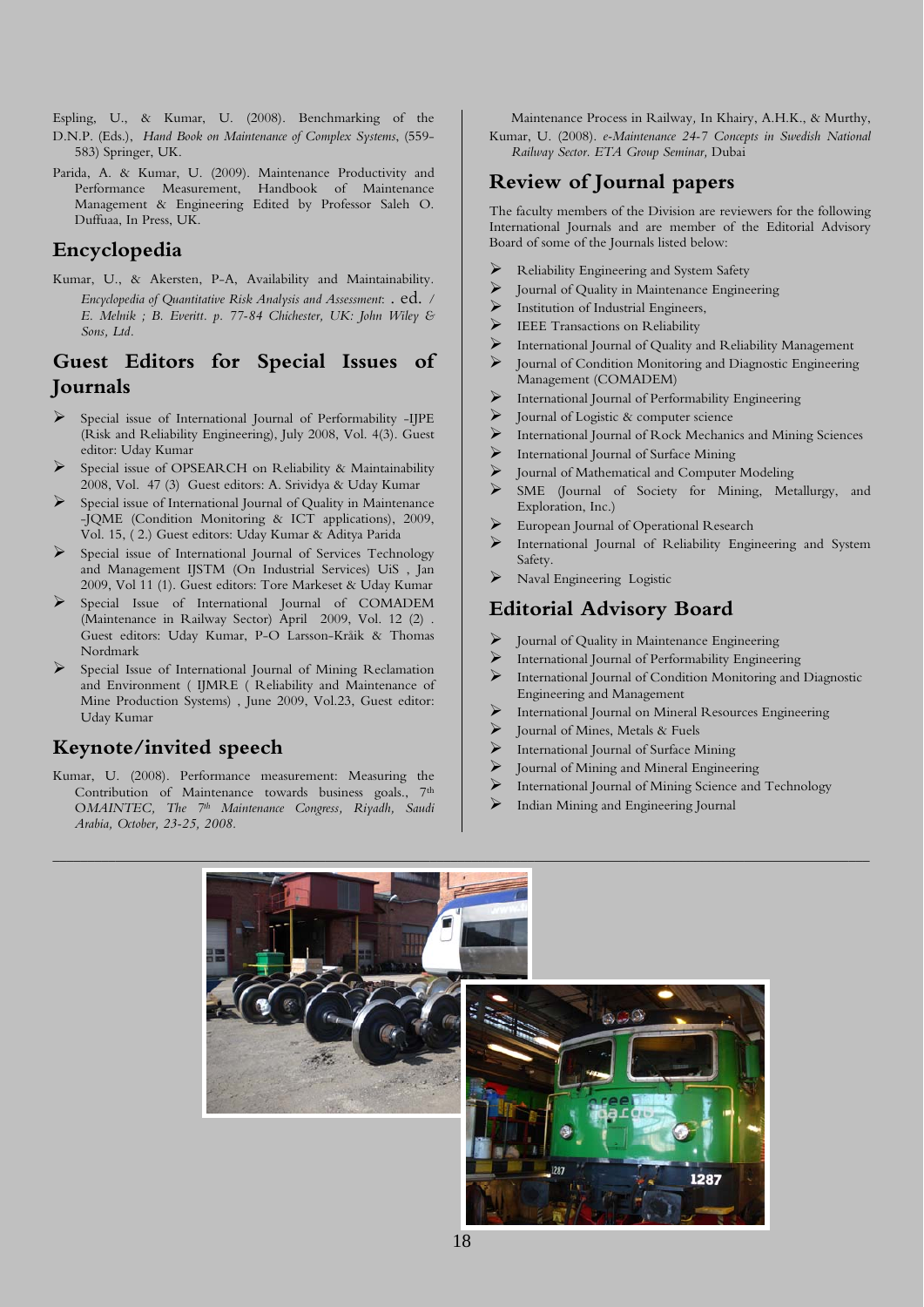# **Sponsors and Partners**







**EUROPEAN UNION Structural Funds**